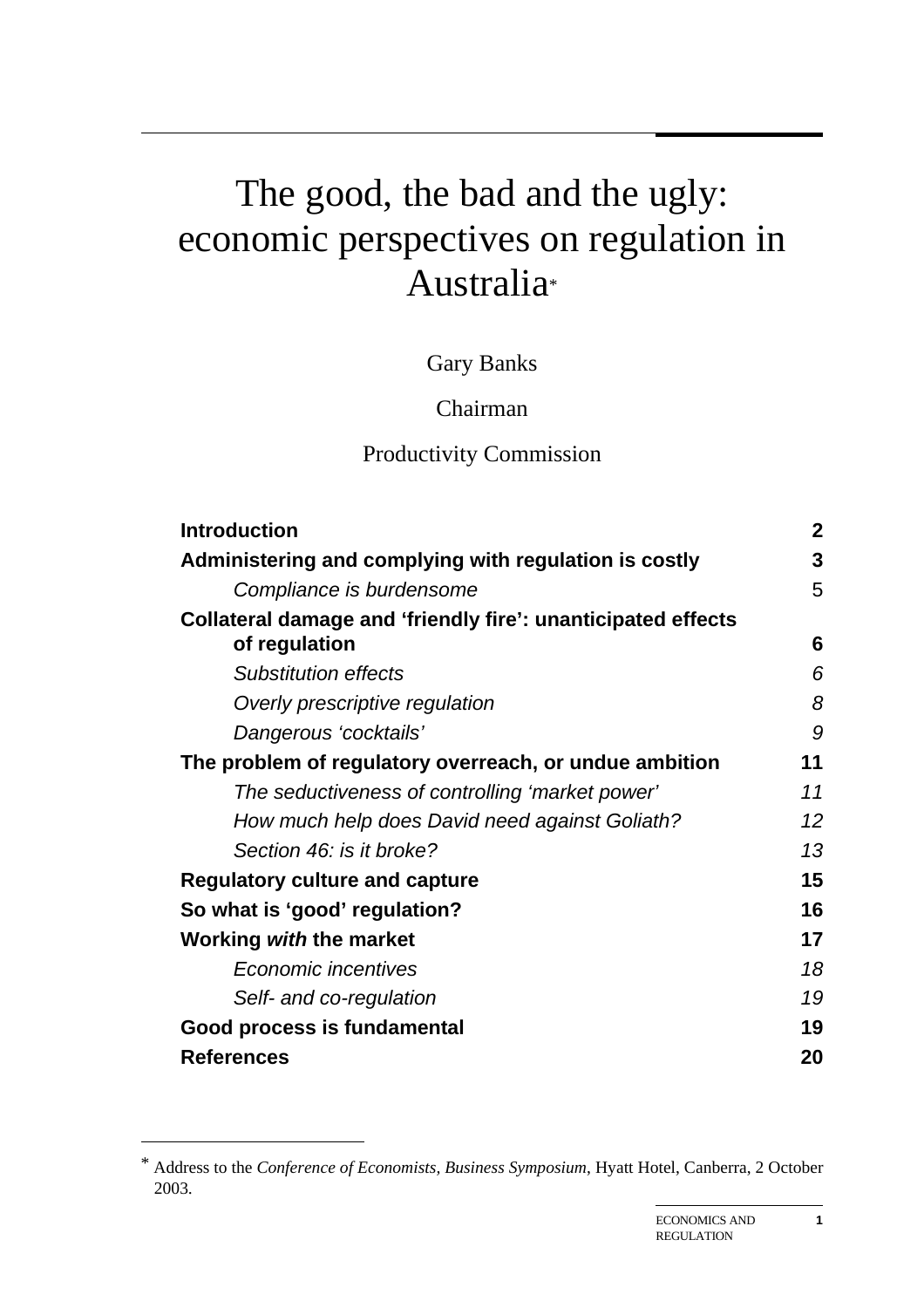#### **Introduction**

It is generally accepted that regulation has expanded greatly in developed economies in the post-WWII era — encompassing a much wider sphere of influence over the economy and society generally. In almost any aspect of our economy or society, a piece of paper somewhere will establish some degree of regulatory control. A day in the life of any of us is one in which we are sometimes protected, sometimes intimidated and almost always touched by the hand of regulation.

This regulatory cornucopia is a mixed blessing. On the positive side, regulation serves a vital role in improving social, environmental and economic standards for Australians. At their most fundamental level, laws — merely a form of regulation — define and enforce property rights, which are the basis for economic exchange. There are also other persuasive rationales for regulation based on the failings of the market. Uninhibited markets can produce undesirable outcomes, such as environmental degradation, unnecessary health hazards, excessive prices and 'unfairness'. By shaping incentives and influencing how people behave and interact, regulation can help societies deal with otherwise intractable problems. At their best, regulations create order, preserve norms and provide a basis for stable progress.

Unfortunately, regulations are rarely, if ever, at their best. Indeed, the community is increasingly sceptical about the benefits of some regulations and about the way in which they are designed and delivered. The American humorist, P.J. O'Rourke, captured the current attitude towards regulation when he quipped that the 'mystery of government is not how it works, but how to make it stop'. Early enthusiasts for regulation — often economists — were sanguine about their ability to design regulatory solutions to perceived economic and social problems. But even wellintentioned regulation can bring problems of its own. The costs associated with these have to be balanced against the potential benefits. Moreover, in some cases regulation is not even intended to further the public interest, being tailored to the needs of particular constituencies.

This more 'experienced' perspective has prompted a critical re-assessment of how regulations should be evaluated and made. The Productivity Commission and its predecessors have contributed to the process of regulatory evaluation and reevaluation in Australia. This paper draws on some of that work, outlining in particular what has been learned about the effects of different regulatory approaches in the past and the implications for doing better in the future. (If the emphasis is on the more 'pathological' aspects of regulation, it is because this provides the greatest insights into necessary changes.)

**<sup>2</sup>** ECONOMICS AND REGULATION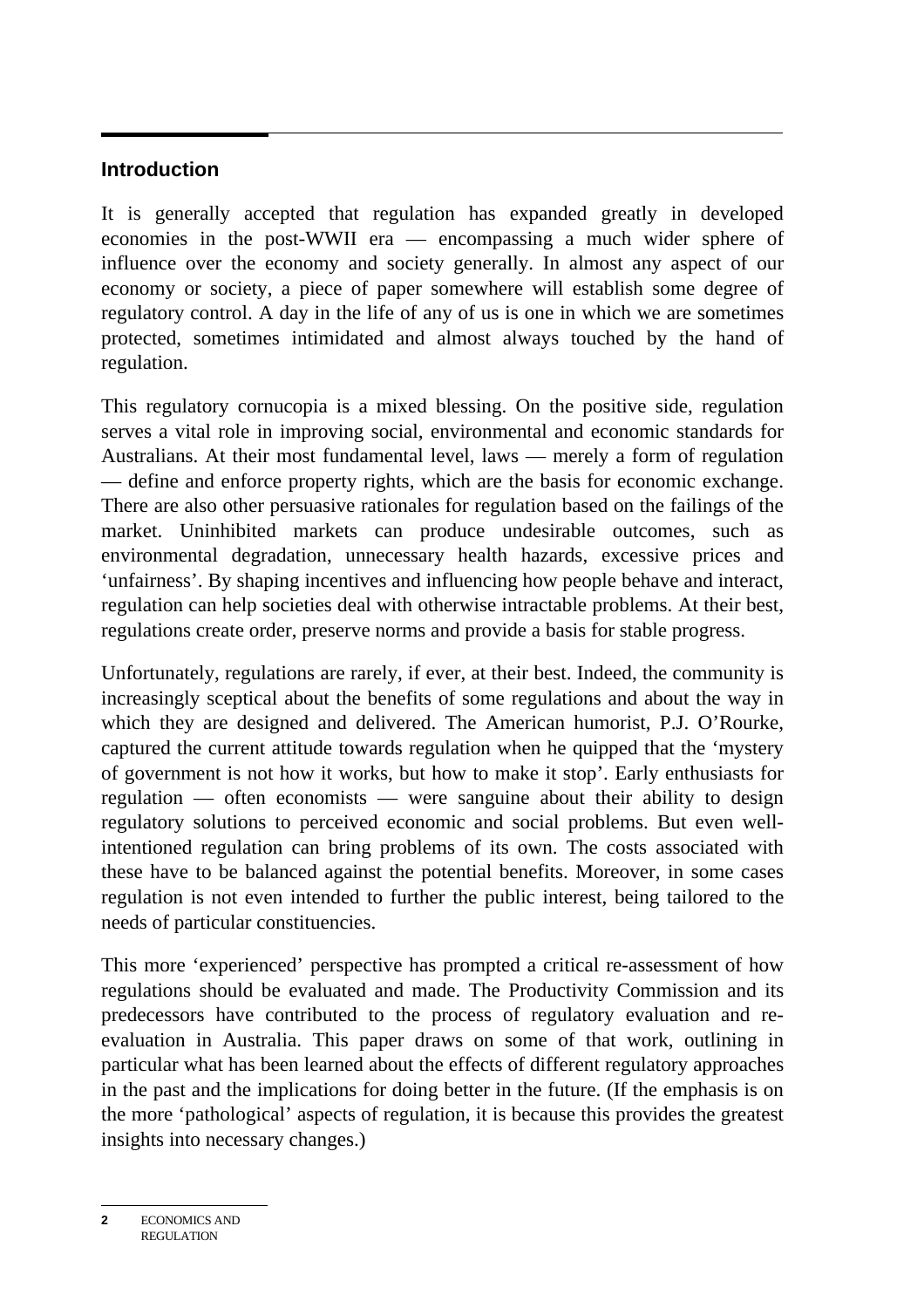# **Administering and complying with regulation is costly**

Regulation is not free. Like any other activity, it uses scarce resources that have other uses. Indeed, there are many institutions and large numbers of government personnel whose main function is regulatory.

At the Federal level, government agencies with explicit regulatory functions alone employed around 30 000 staff and spent some \$4.5 billion in 2001-02. This ignores other government departments that have regulatory functions, not to mention ministerial councils and inter-governmental bodies (such as the National Transport Commission).

Only partial indicators of the volume of regulation associated with these bodies are available, but they suggest that regulation has generally been increasing. For example, the Attorney General's Department estimates that there are more than 1800 Commonwealth Acts currently in force. Last year around 170 new Commonwealth acts were promulgated. This is comparable to legislative activity during the 1980s and 1990s, but well above that in earlier decades. More tellingly, there has been a steady increase in the average *length* of legislation. Nearly 55,000 pages of it were passed by the Commonwealth Parliament in the 1990s: equivalent to around 30 pages per Act. This was about twice the page count for Acts passed in the 1980s and almost three times that for the 1970s.

|                                                                  | Expenses | Staff   |
|------------------------------------------------------------------|----------|---------|
|                                                                  | \$m      | Number  |
| Australian Customs Service                                       | 707      | 4 6 6 9 |
| National Occupational Health and Safety Commission               | 18       | 119     |
| <b>Australian Communications Authority</b>                       | 52       | 406     |
| <b>Australian Maritime Safety Authority</b>                      | 72       | 292     |
| Food Standards Australia New Zealand                             | 14       | 122     |
| <b>Australian Prudential Regulation Authority</b>                | 59       | 407     |
| <b>Australian Quarantine Inspection Service</b>                  | 171      | 2 2 5 1 |
| Australian Securities and Investments Commission                 | 160      | 1 2 8 4 |
| <b>Civil Aviation Safety Authority</b>                           | 107      | 673     |
| National Industrial Chemicals Notification and Assessment Scheme | 4        | 38      |
| Australian Pesticides and Veterinary Medicines Authority         | 21       | 129     |
| Therapeutic Goods Administration <sup>a</sup>                    | 49       | 400     |
| Australian Tax Office                                            | 3 0 4 3  | 19 318  |
| <b>Australian Consumer and Competition Commission</b>            | 72       | 478     |
| Australian Broadcasting Authority                                | 18       | 134     |
| <b>Total</b>                                                     | 4566     | 30 720  |

#### **Australian government regulatory agencies use substantial resources**

**a** 1998-99 only.

*Source*: Various agencies' annual reports for 2001-02.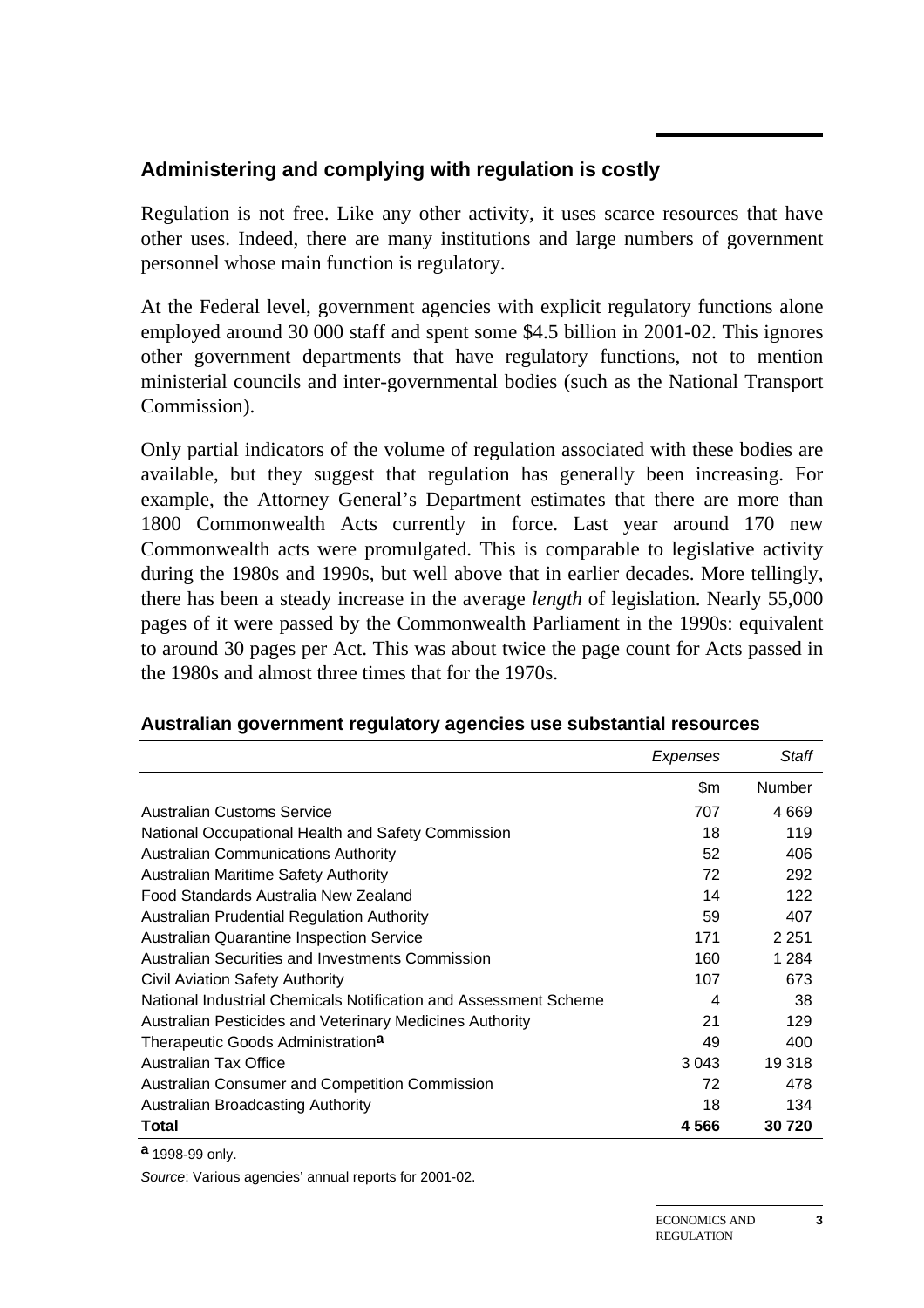$\overline{a}$ The Income Tax Assessment Act — often taken as a regulatory 'barometer' — has grown particularly rapidly since its inception. At nearly 7,000 pages, the ITAA (the 1936 and 1997 statutes together) is now nearly 60 times longer than the paltry 120 pages that did the job when it was first introduced in 1936 — notwithstanding admirable recent attempts at simplification. To take a fanciful turn, were this rate of growth to continue unabated, I am informed that by the end of this century the paper version of the Tax Act would amount to 830 billion pages; it would take over 3 million years of continuous reading to assimilate and weigh the equivalent of around 20 aircraft carriers!

There is of course a reason for the increasing regulatory detail and complexity us. Regulations that limit choice or impose costs on people invite evasive responses as much as compliant ones, sometimes more so. Hence the endless quest for tax loopholes (and the commensurate growth of tax consulting services) and the inevitable page-lengthening defensive responses by government. So complexity should not just be seen as something 'done to us' by naïve or incompetent regulators, but as part of a strategic environment.



**The phenomenal growth of the Income Tax Assessment Act** 

*Data source:* Kobetsky and Dirkis (1997) and recent editions of the ITAA (1936, 1997).

The stock of other less 'visible' types of regulation has also increased over the last couple of decades. Unfortunately there is not (yet) a consolidated and comprehensive register of all subordinate instruments. (This is waiting for passage of the latest version of the Legislative Instruments Bill, first introduced into the Parliament a decade ago.) Available information on the number of statutory rules and disallowable instruments (those subject to parliamentary scrutiny and veto) reveals that more than 7,200 such regulations were made in the five year period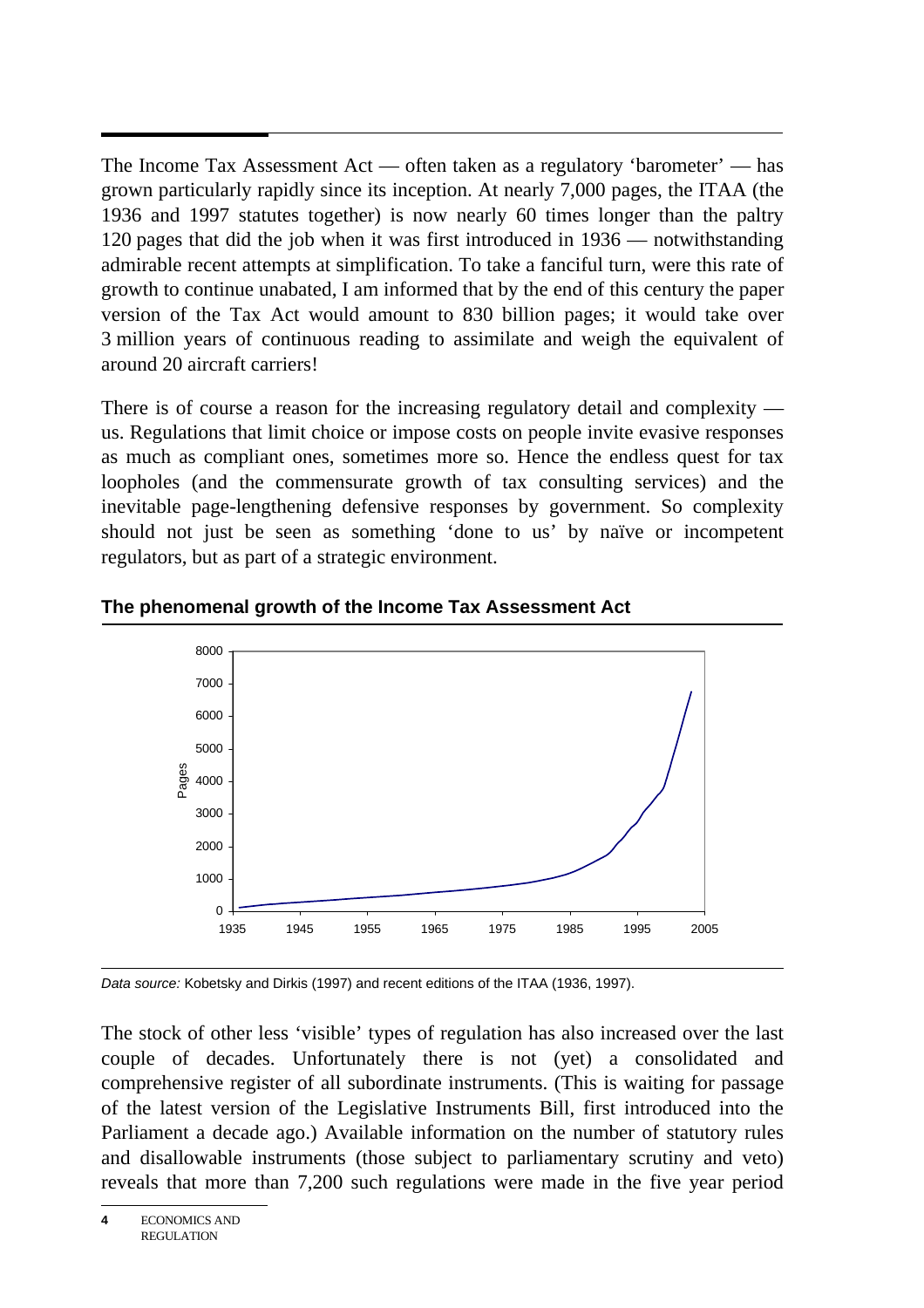$\overline{a}$ 1997-98 to 2001-02. This was about 2,000 less than the total number of regulations made in the previous five year period. But it was still well above the level of regulatory activity in the 1980s.

Thus far, I have only been talking about trends in *Commonwealth* legislation. Regulation by State/Territory and local government often impacts more directly on the activities of firms and the community. Its growth may well be higher than at the Commonwealth level.

#### *Compliance is burdensome*

The burgeoning of regulation and its increasing complexity are major irritants for the regulated. According to an OECD survey conducted in the late 1990s, around 80 per cent of Australian firms consider tax compliance burdens have increased, with the main reason being the added complexity of provisions (OECD 2001).

This is compounded by the inaccessible language that characterises much regulation. In a recent conference on regulation, Senator Coonan (2001) cited a delightful example — *The Nuts Unground Other Than Ground Nuts Order*:

In the Nuts (unground), (other than ground nuts) Order, the expression 'nuts' shall have reference to such nuts, other than ground nuts, as would but for this amending Order not qualify as nuts (unground) (other than ground nuts) by reason of their being nuts (unground).

Popular awareness of the Order — now celebrated as one of the finest examples of obfuscation — is apparently owed to a judge of the Court of Session of Scotland, who sent it to the Guiness Book of World Records (1973).

Frustration with unwieldy regulatory or legal prose is not new. In 1556, the British Lord Chancellor, appalled by the excessive 120 page length of a plaintiff's reply to a defendant's plea, had him fined ten pounds and imprisoned. A hole was made through the document, hung about his neck and he was forced to go from bar to bar (Corkery and Bentley 2001). No such remedies are available today.

Getting a good grasp of the overall magnitude of compliance burdens on business (let alone consumers) is difficult — being plagued by methodological problems and the absence of quality data. Nevertheless, the picture emerging from a range of studies suggests that the costs are large. For example, an assessment by Productivity Commission staff (Lattimore et al. 1998) identified administrative regulatory compliance burdens of around \$11 billion on business in 1994-95. Around 85 per cent of this was borne by small and medium-seized enterprises, though they account for a much smaller share of overall employment and activity in the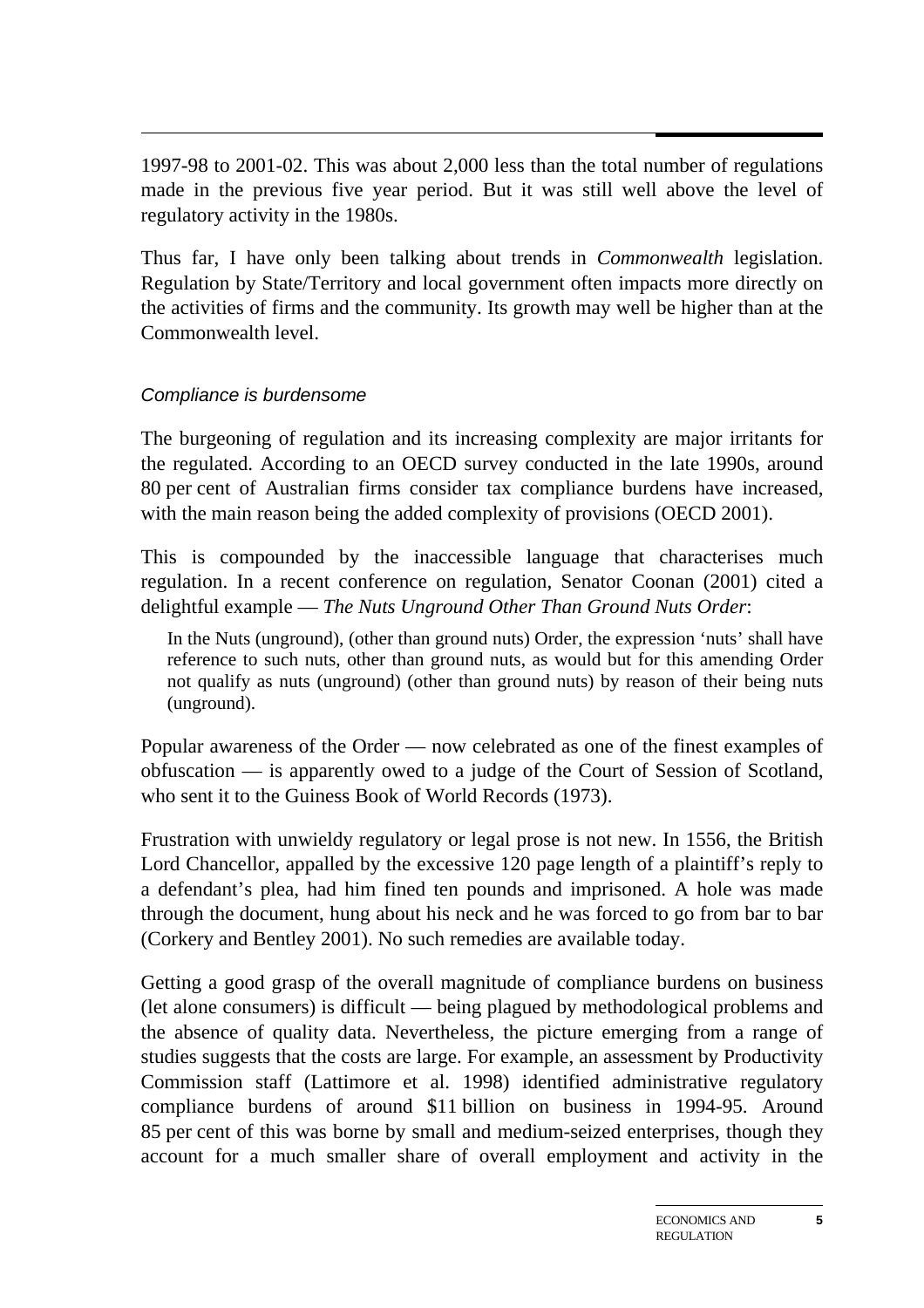economy.<sup>1</sup> This reflects the significance of the fixed costs of compliance burdens and explains the particular antipathy felt by many small business owners to regulatory paperwork requirements.

While assessments of this kind sometimes exaggerate identified compliance burdens because of respondent bias, they are likely to *underestimate* the total compliance costs of regulations. For example, regulations not only create paperwork, they can distort decisions about inputs, stifle entrepreneurship and innovation, divert managers from their core business, prolong decision-making and reduce flexibility. To put this in perspective, one American analyst (Hopkins 1996) has suggested that paperwork-related compliance burdens amounted to only around one-third of the aggregate regulatory burden in the USA. Were a similar multiplier to prevail in Australia, aggregate business compliance costs could amount to as much as 7 per cent of GDP.

Of course, these are *gross* costs, neglecting the associated benefits which motivated the regulations in the first place. The collection of taxes is necessary to fund government services on which the community depends, and environmental and other regulations yield benefits to consumers and even some firms. But the point is that the costs of pursuing such benefits are not trifling and that the dividends from better or fewer regulations could be large.

# **Collateral damage and 'friendly fire': unanticipated effects of regulation**

Regulations often have unintended impacts. Sometimes these can actually undermine the goals of the regulator. There are many reasons for this, among which three stand out.

#### *Substitution effects*

Regulations explicitly or implicitly alter prices, resulting in demand or supply effects that may frustrate the goals.

On the *demand* side, regulations can fail if they do not take account of how people respond to regulatory-induced price rises. For instance, safety and risk abatement measures tend to drive up the costs and therefore the prices of regulated products and services. These can have perverse effects if consumers substitute into more

 $\overline{a}$ 

<sup>1</sup> A major recent international study (OECD 2001) suggests an even higher compliance burden associated with three major regulatory areas (taxation, employment, environment) of around \$17 billion in direct administrative costs in 1998. (See also Banks, 2003)

**<sup>6</sup>** ECONOMICS AND REGULATION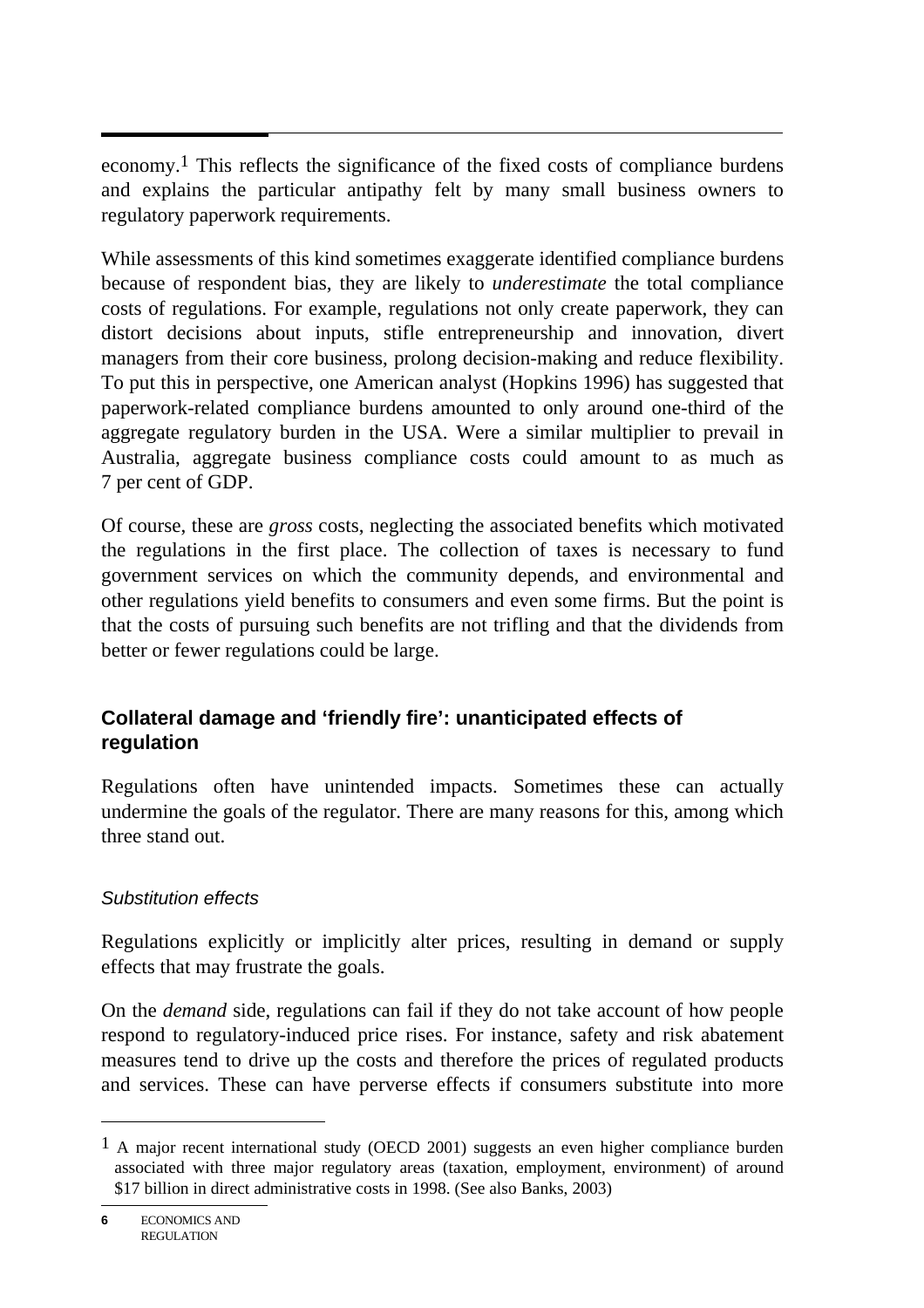dangerous alternatives. A well documented US example is the analysis of the costs and benefits of a proposed regulatory requirement for child safety seats on aircraft. In its report to Congress, the Federal Aviation Authority estimated that, while this requirement could potentially save the lives of 5 infants over 10 years, it would be likely to increase *highway* fatalities by 30 to 100 — as a result of families choosing to travel by car rather than by plane as ticket prices rose (Hahn 1997). It is possible, literally, to kill people with good regulatory intentions.

On the *supply* side, a cautionary tale is provided by the case of small-firm access to finance from banks. Prior to financial deregulation, an interest rate cap was imposed as a measure to assist small business. However, the cap made lending to small business less attractive to banks, given the relative risks involved. The result was reduced credit availability for those groups, undermining the goal of the measure. Generally, price ceilings imposed on suppliers who are free to alter supply will have perverse, or at least unexpected, consequences. (A similar story can be told for home loan finance in the post-war period.)

In general, price restrictions of this overt kind are waning. A major exception is the regulation of infrastructure with network or natural monopoly characteristics. Telecommunications, energy, water and other infrastructure services are subject to price regulation, whether de factor or explicit. A number of these regimes have been reviewed by the Productivity Commission in recent years. While the Commission has found that regulation appears warranted, it has signalled a need for greater legislative recognition — both in the application of regulation and the setting of terms and conditions — of the tradeoff between cheap services today and inadequate services tomorrow.

A particular and insidious danger here derives from the often protracted lags between the effects of regulated prices on investment and observed supply (PC 2001b):

- setting prices too low may have little effect on current, sunk asset services, but could deter investment in new or replacement facilities; and
- requiring prices to be the same for all types of demand not only forgoes the benefits of flexible pricing for efficient use of facilities, but also reduces the quantum of funds available for financing investments, again with potentially adverse long-run supply effects.

There needs to be systemic allowance for the fact that getting regulated prices 'right' is very hard. This reflects the technical and economic complexity of the infrastructure, the need to compensate investment owners adequately for commercial risks, the changing nature of technologies, costs and demands, and the inherent informational disadvantages of regulators.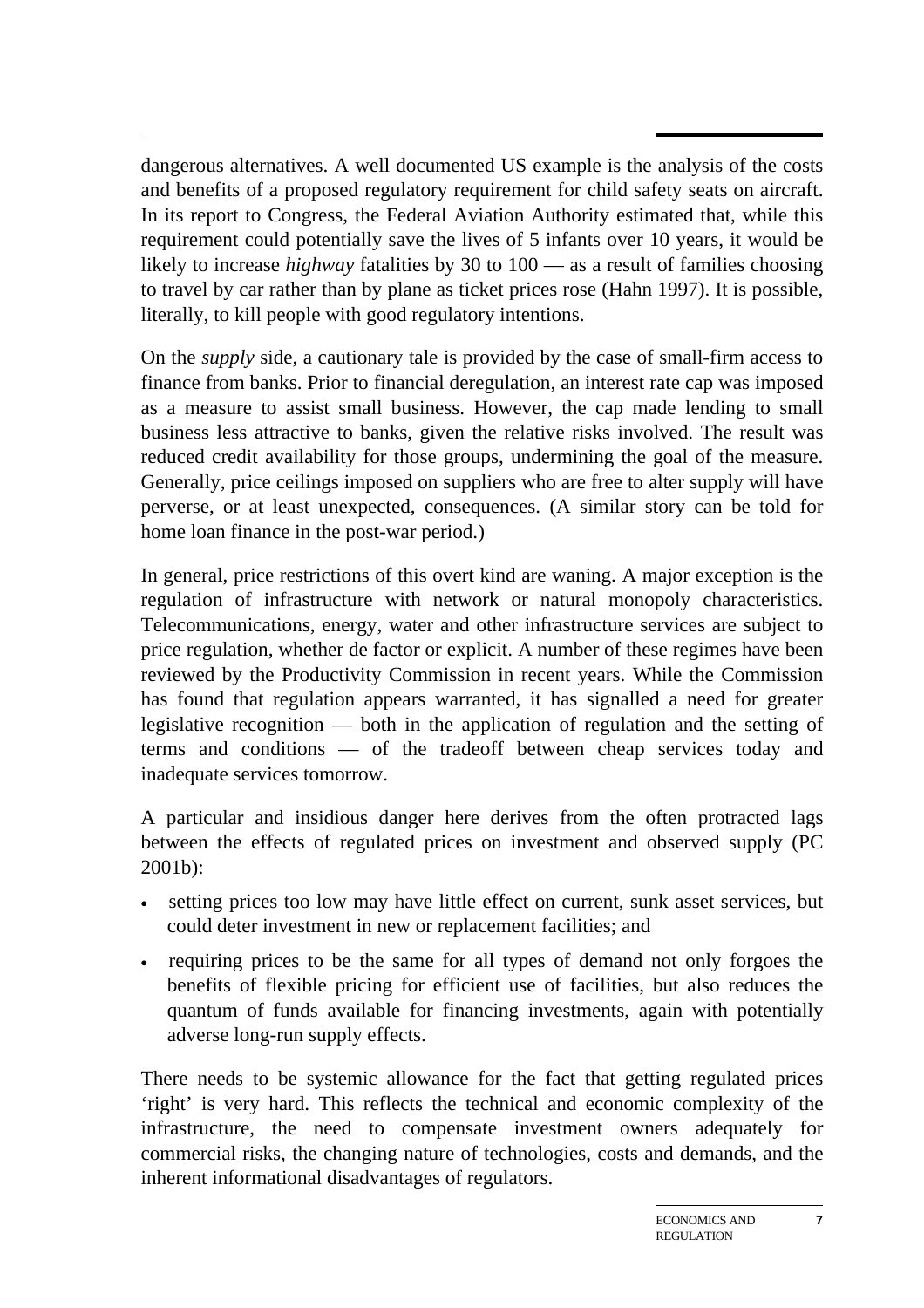$\overline{a}$ While evidence of adverse impacts on past infrastructure investment in Australia has been difficult to verify, the potential risks of adverse consequences from regulatory action appear to be looming larger. Some of these are documented in the Commission's report on the National Access Regime (PC 2001b). The Commission's current inquiry into the Gas Access Regime will allow us to examine the evidence more closely.

An offshore case study that exemplifies the perils of regulatory frameworks paying insufficient attention to *both* the supply and the demand sides is the notorious Californian electricity crisis. It is now clear that this was the outcome of poorly coordinated and applied regulations (not *de*regulation, as some have maintained). Electricity wholesalers were playing 'pig in the middle' — squeezed by price caps at the retail end and high prices charged by generators whose capacity had been constrained by past regulatory initiatives. The financial insecurity of wholesalers eventually led to rolling blackouts and economic dislocation for the state. California has demonstrated that even sophisticated regulators could make errors that cumulatively led to unprecedented regulatory failure. Recent massive (if temporary) disruptions to electricity supply in North America and Europe also give one pause. Can we be sure that it could not happen here?

#### *Overly prescriptive regulation*

Regulations are sometimes unduly prescriptive, setting down subsidiary rather than fundamental objectives as requirements, with the result that while the subsidiary requirement is met, the underlying purpose of the regulation may not. A case identified recently by the Productivity Commission concerns that little aussie icon, the platypus.

As is well known, the sale of any of Australia's native animals — even common ones — is prohibited, except on a government-to-government basis, presumably with the laudable objective of protecting our unique native species. Earth Sanctuaries Pty Ltd, a private conservation agency based in South Australia, has somehow managed to generate a surplus of platypuses — indeed, 40 above a sustainable population for the sanctuary. However, it cannot sell any of these platypuses due to the prohibition (offers well in excess of \$1 million per animal have been made). In the absence of sales, surplus animals will need to be culled. It is, therefore, also possible to kill *animals* with good regulatory intentions.

Standards for consumer goods often provide detailed specifications about processes or ingredients rather than setting general performance levels, with the potential result that quality products are less accessible to consumers because of added production, delivery and retailing costs. To take an offshore example again, food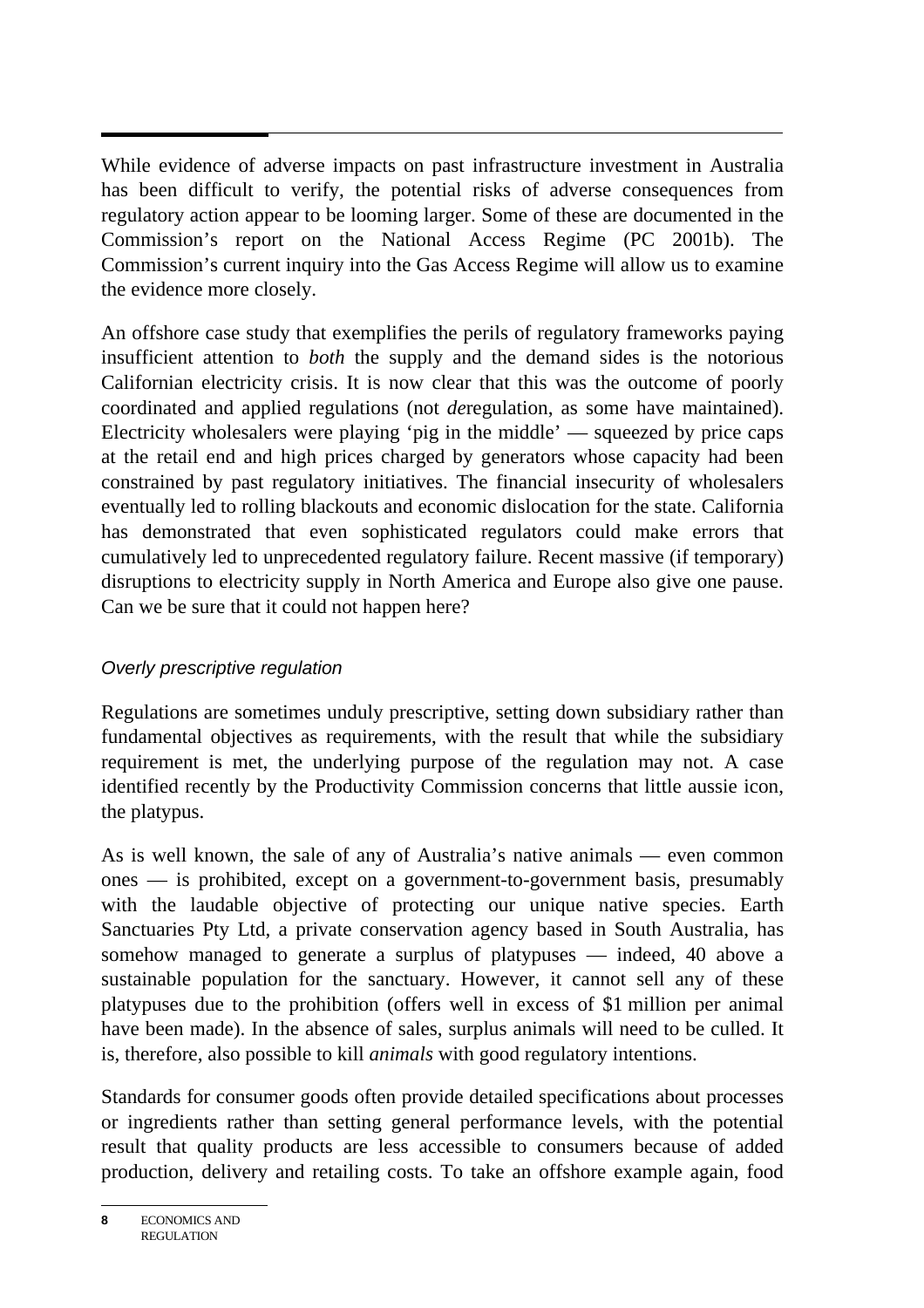standards in the European Union are quite particular about the curvature of cucumbers. Any cucumber with an arc greater than 10 mm per 10 cm of its length, though in all other respects of excellent quality, cannot be described as either an 'Extra'class or class 1 cucumber (Commission Regulation 1677/88). Anyone caught so describing such a cucumber is subject to criminal prosecution. I hasten to add that crooked cucumbers *may* be sold, but only as 'second-rate' cucumbers.2 Moreover, crooked cucumbers that are too crooked (an arc exceeding 20 mm per 10 cm) must be packed separately from even other second-rate cucumbers. (This curious regulatory fetish is not confined to cucumbers — other fruit and vegetables must meet similar tests. For example, according to Commission Regulation 2257/94, bananas must be free from 'abnormal curvature' of the fingers).

Australia also has many questionable, if less imaginative, standards. For example, government regulation mandates a high definition standard for digital TV (unlike other countries, which have settled for— still high quality — 'standard definition' digital TV). High definition should really be called 'ultra-high' definition, providing cinema quality pictures. Clearly Australian families must have the best. However, it turns out that this cinema quality can only be distinguished on large sets that are extremely expensive, and it requires high cost investments by content providers. The technology is so hungry for bandwidth that — with other aspects of the regulatory regime for broadcasting — few of the innovative possibilities for digital TV or greater competition between broadcasters will be feasible. As noted previously, for some regulations it is easier to see the private than the public interest.

#### *Dangerous 'cocktails'*

 $\overline{a}$ 

Another source of (potentially) unintended impacts can come from the regulatory equivalent to adverse drug interactions. Regulations generally come not in ones or even twos, but as 'cocktails' with interactions that are often unforseen. For example, during the Productivity Commission's study of the Great Barrier Reef and related water catchment issues, some graziers expressed concern that drought relief assistance was reducing the incentive for some property managers to stock their properties conservatively so as to manage periods of climatic variability. Overstocking was in turn contributing to increased soil erosion and sediment discharges into rivers draining into the Great Barrier Reef lagoon.

<sup>2</sup> It has sometimes been reported that excessively crooked cucumbers are *outlawed* by EU law, but this is incorrect. It is legal to sell bent cucumbers; it would only be crook to *label* them as straight.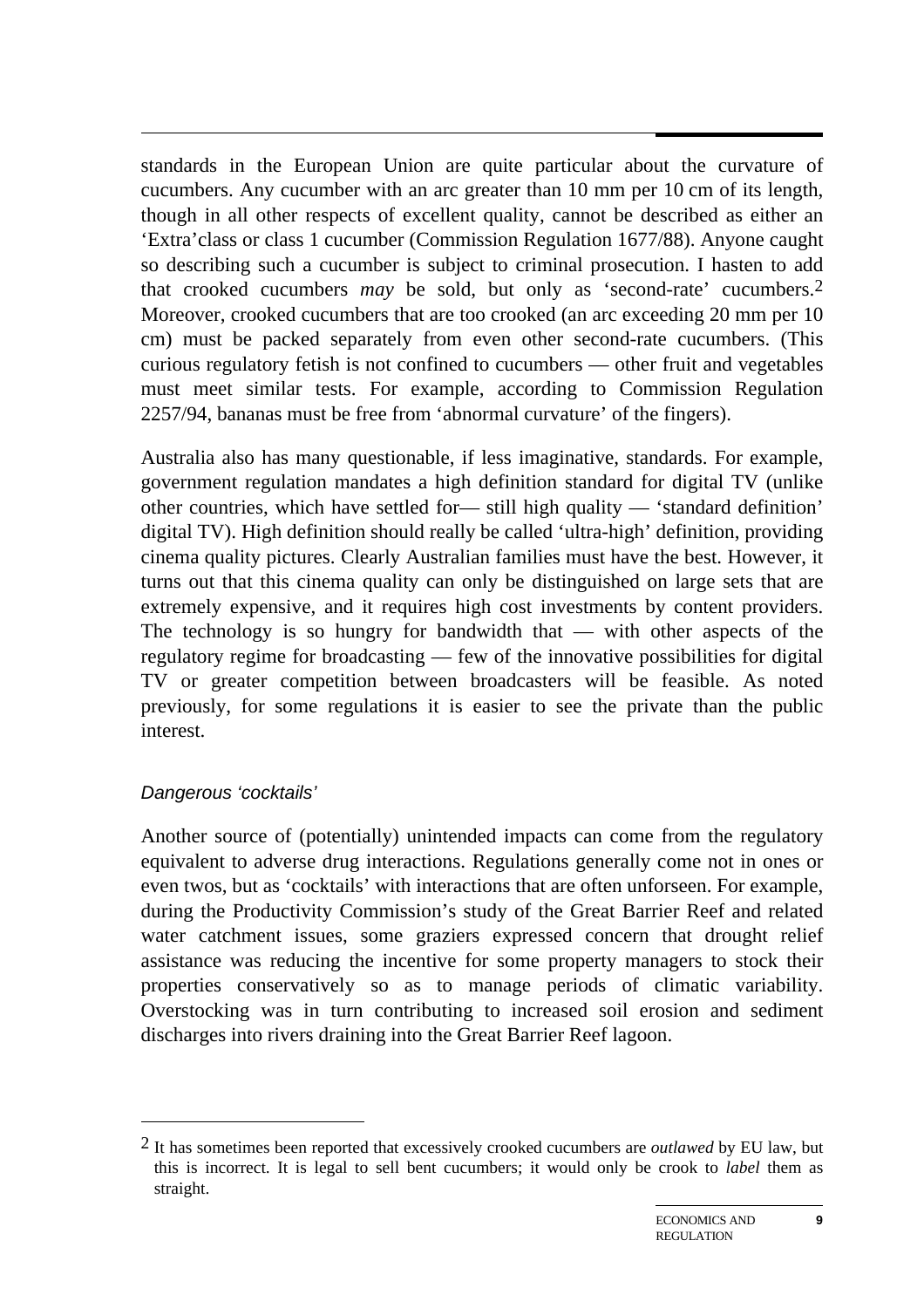$\overline{a}$ Certain tax provisions for primary producers may also have contributed to declining water quality. For example, Landcare tax deductions can be claimed by rural businesses for some types of expenditure to combat land degradation, including for 'destroying plant growth detrimental to the land'. This provision, by creating an incentive for land clearing and the removal of regrowth, may have also unintentionally served to reduce water quality.

Sometimes the interplay of different regulatory requirements just produces confusion — risking non-compliance or simply contempt for regulatory processes. For example, at one point there were three different requirements in NSW for the distance from a watercourse at which earthworks could be carried out. The Department of Conservation and Land Management stipulated 60 metres; the Department of Water Resources said 20 metres; and the Department of Planning EIS guidelines, apparently in the spirit of compromise, proposed 40 metres (Sturgess 1994).

There is also ample scope for regulatory confusion *between* Australian jurisdictions, which poses problems for firms that span more than one. For example, for more than a century the States and Territories were unable to reach agreement on uniform national food regulation, with a national approach only being adopted after the Mutual Recognition Agreement was brought in. (This is why mutual recognition can be a powerful force for coherence and better compliance, as the Commission has reaffirmed in its current review. PC, 2003)<sup>3</sup>

# **The problem of regulatory overreach, or undue ambition**

Regulation is often seen as the obvious response to imperfections in the market. However, imperfections in the market are ubiquitous. Firms typically have some market power; consumers have incomplete information; externalities abound. Rationales based on market failures or other imperfections are a necessary, but far from sufficient basis for regulation. In many cases, the costs and risks of regulation will outweigh the good intended from them — the best response to many imperfections will be to accept them as the lesser evil.

However, the requisite policy humility for such abstention is sometimes lacking. Regulation-optimists divine imperfection everywhere except in regulation. While the risks of overreach are apparent in many areas of regulation, one in which it has

 $3$  National standards have been developed within Australia for pressure vessels, dried fruits, eggs, gas appliance standards and transporting hazardous substances. Standards have also been harmonised for some occupations, including trans-Tasman standards for nurses and Australian national registration for lawyers.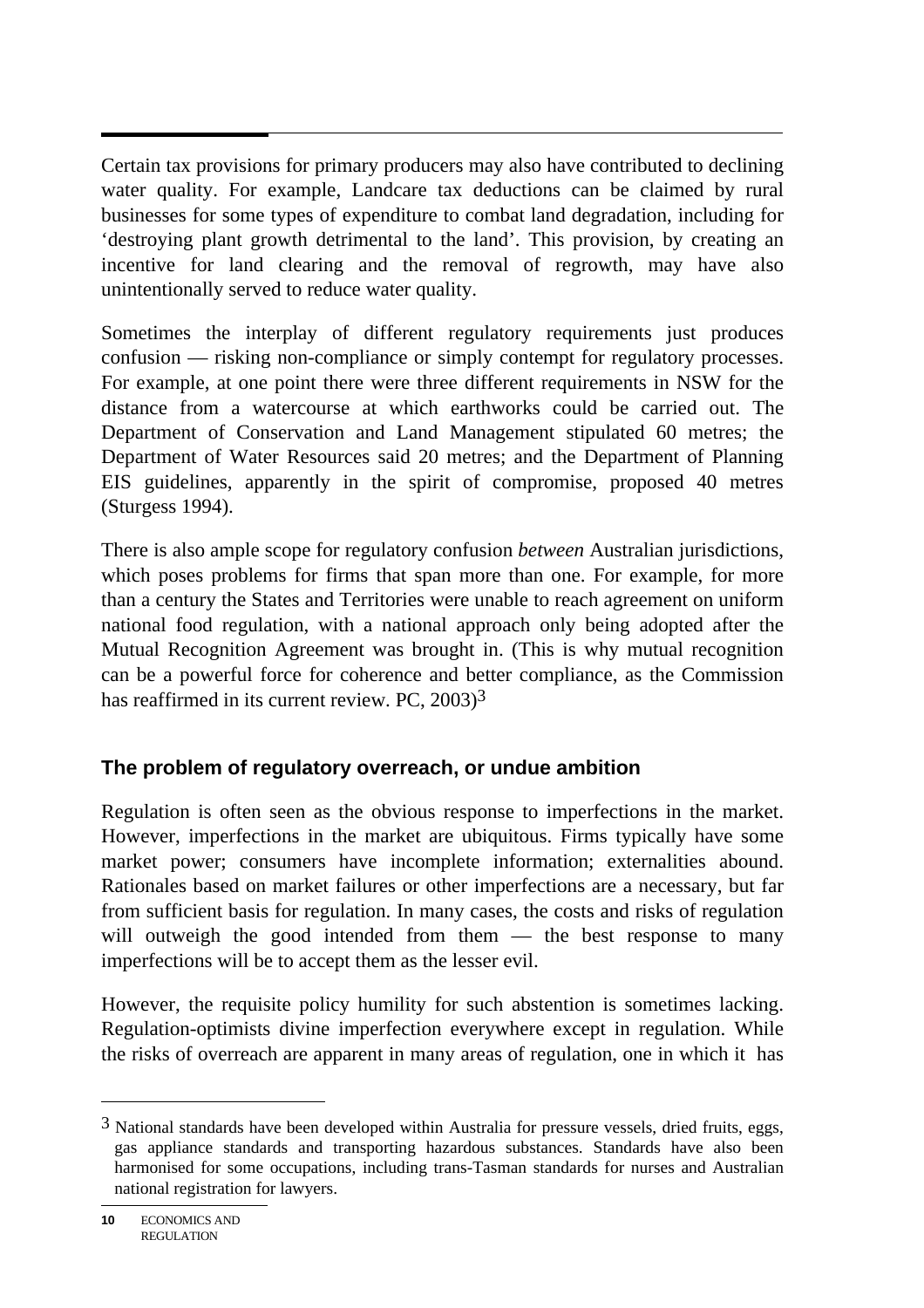$\overline{a}$ been particularly apparent from the Productivity Commission's recent inquiries is competition policy.

## *The seductiveness of controlling 'market power'*

There is a natural (and popular) tendency to urge greater regulatory control over perceived market power. Some manifestations of market power — of the endemic or obdurate kind that raises prices inefficiently for long periods — are worth stamping on. But other forms of market power are less clearly appropriate targets. It is one of the paradoxes of competition policy that the regulations recognise that intellectual property protection strengthens incentives for innovation (the Trade Practices Act exempts patents from action), but that high prices acquired through technological and entrepreneurial advantages can be seen as requiring policy 'remedies'. The regulation of mobile phone telecommunications services in Australia may be an illustration of the inappropriate extension of an access regime to what is a workably competitive market with multiple providers and reasonable entry potential (PC 2001a).

Nor does the existence of natural monopoly mean that hardline price regulation is necessarily required to produce acceptable outcomes. For example, in the case of airports, there are factors at work that reduce the risk that their latent market power will be used to inefficiently constrain airline use of airports. In particular, airports have the ability to price air services flexibly so as to increase airport capacity utilisation. And the potential magnitude of non-aeronautical revenue (retailing, car parking) also means that major airports have incentives to moderate their pricing of aeronautical services so as not to reduce passenger throughput and undermine total airport profitability.

The Commission accordingly recommended more light-handed regulation, involving a prices monitoring regime that carried with it the threat of more prescriptive pricing regulation if prices became excessive (PC 2002a). This recommendation was accepted by Government. In the short time since the regime has been operating it appears to have worked satisfactorily. Day-to-day regulatory involvement in investment decision-making has been removed — offering scope for long run improvement in services. Genuine commercial negotiations between airports and airlines are beginning. And initial price increases have reflected the efficient costs of supplying airport services. Since the test of a competition policy is its results (not its means), it could be maintained that prices monitoring met the requirements for an effective access regime for Sydney Airport.

That was not the conclusion of the NCC, however, which in response to an application by Virgin Blue has issued a draft recommendation for the declaration of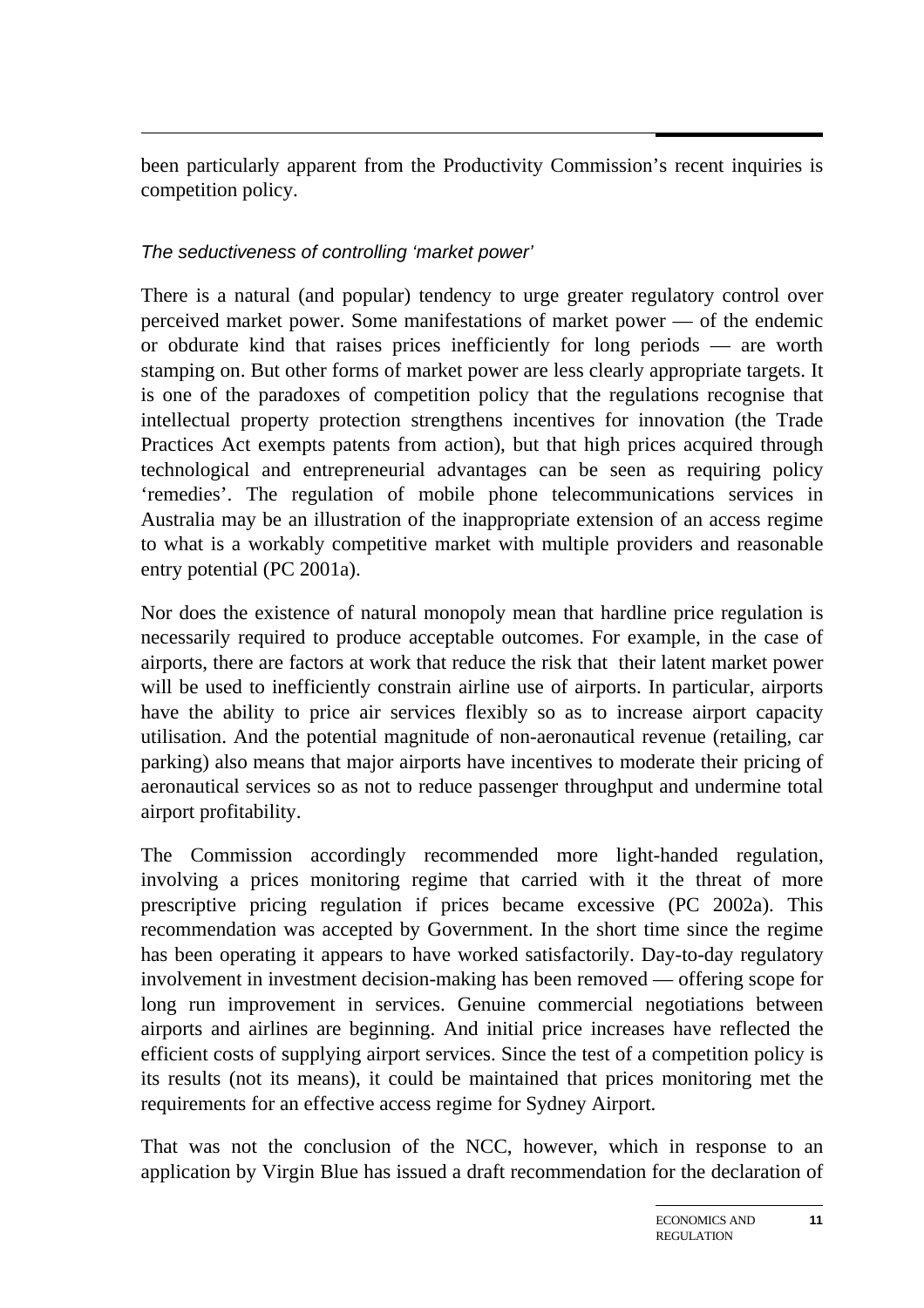certain airside services at Sydney Airport under the National Access Regime (NCC, 2003). In the Commission's view, key parts of the NCC's assessment are unconvincing and require further consideration (see PC, 2003). Given the constraints on the inefficient exercise of market power posed by pricing flexibility, non-aeronautical revenue and the existing prices monitoring regime, it is unlikely that declaration would bring any additional benefits, whereas the potential costs of reinstating what will inevitably amount to heavy-handed regulation have already been demonstrated.

# *How much help does David need against Goliath?*

Small business has an ambivalent relationship with regulation. On the one hand, as already discussed, small business bears the brunt of compliance burdens and is often (appropriately) sceptical of the need for, or application of, government regulation. On the other hand, they often call for regulation that assists them and, in particular, protects them from larger businesses. While there *are* grounds for regulations in this area, such as the unconscionability sections of the TPA, some mooted changes to the TPA risk undermining broader economic policy objectives.

For example, in its submission to the Baird Review, the National Association of Retail Grocers of Australia (NARGA) argued that the domination of the retail grocery market by several chains undermined effective competition. It called for a cap of 25 per cent on the market share of any one retailer, with mandatory divestiture to achieve that aim. Such regulation would be unlikely to achieve its objective, but it would almost certainly have the effect of curtailing efficiencies of scale and scope in grocery retailing, to the detriment of consumers.

Many existing regulatory measures appear to have as their intent the protection of small business interests at the expense of effective competition.

- When Boots threatened to enter the Australian pharmacy market in the late 1930s, this was strongly opposed by small independent pharmacies as a threat to their interests (BIE 1985, p. 39). Regulations barring chain pharmacies were introduced and are maintained to this day, as are a host of other regulations inhibiting competition in this key area of consumer expenditure.
- Shopping hour regulations mostly now gone but still clinging on in some states — have arguably had the principal effect of reducing the competitive position of large supermarkets and other large chain stores to the detriment of consumers.

Small business is often a source of innovation and entrepreneurship, and a driver of productive change in the economy, *but not always*. Sheer numbers in an industry do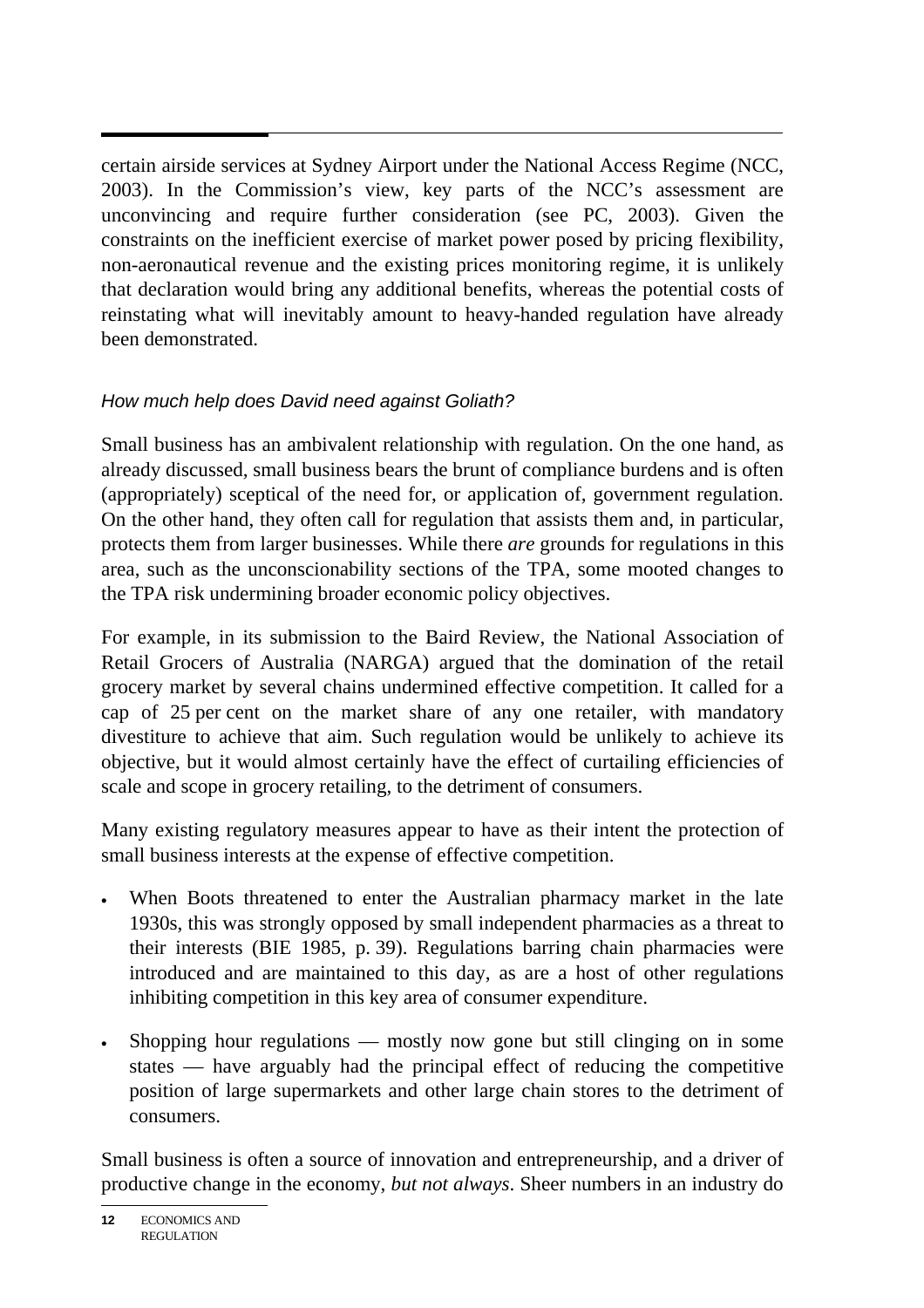not equate with competition or dynamism, and should not be protected for their own sake (Banks, 2000).

A problem with using trade practices legislation to shift the balance of power in arrangements between big and small parties is that it may encourage firms to seek regulators (and then courts) to arbitrate in the distribution of gains in bargaining arrangements where efficiency considerations are not at stake. Such negotiating arrangements are ubiquitous in any thriving economy. Too easily wielded a regulation would invite bureaucratic and court intrusion into almost any commercial arrangement.

The point to emphasise is that regulatory measures to deal with bargaining imbalances do not come cheap. They impose compliance costs on firms and involve administrative costs for courts and bureaucrats. They can distort the size distribution of firms and inhibit efficiency. Regulatory and judicial mistakes will inevitably be made — which then have their own equity and efficiency consequences.

#### *Section 46:* is *it broke?*

Similar issues arise with the continued calls for inclusion of an effects test in section 46 of the TPA (abuse of market power), notwithstanding the findings of the Dawson Committee and several earlier assessments of this issue. This in part reflects small business concerns about the workability of section 46 in dealing with predatory pricing following the High Court's decision on *Boral Besser Masonry Limited v ACCC*.

The Productivity Commission's view, set out in its submission to the Dawson Review (PC, 2002d), is that while an effects test has some superficial advantages, its implementation would be likely to have adverse impacts on efficiency and the process of competition itself. In particular, an effects test would increase the likelihood of regulatory error — pointing the finger at behaviours that may be damaging to competitors, but that are merely a reflection of fierce, efficiency enhancing competition.

For example, predatory behaviour is often alleged but rarely observed (OECD, 1989). That should not be surprising. It requires a firm to be confident that the losses incurred in driving competitors out of the market will be more than made up subsequently through high ('supra-competitive') pricing — without losing market share again in the process. More than 'deep pockets' are required, unless future profitability and market power can be underpinned by credible deterrence of new entry. In the case of Boral, an effects test would not have helped anyway, as the High Court rejected the notion that the company currently had substantial market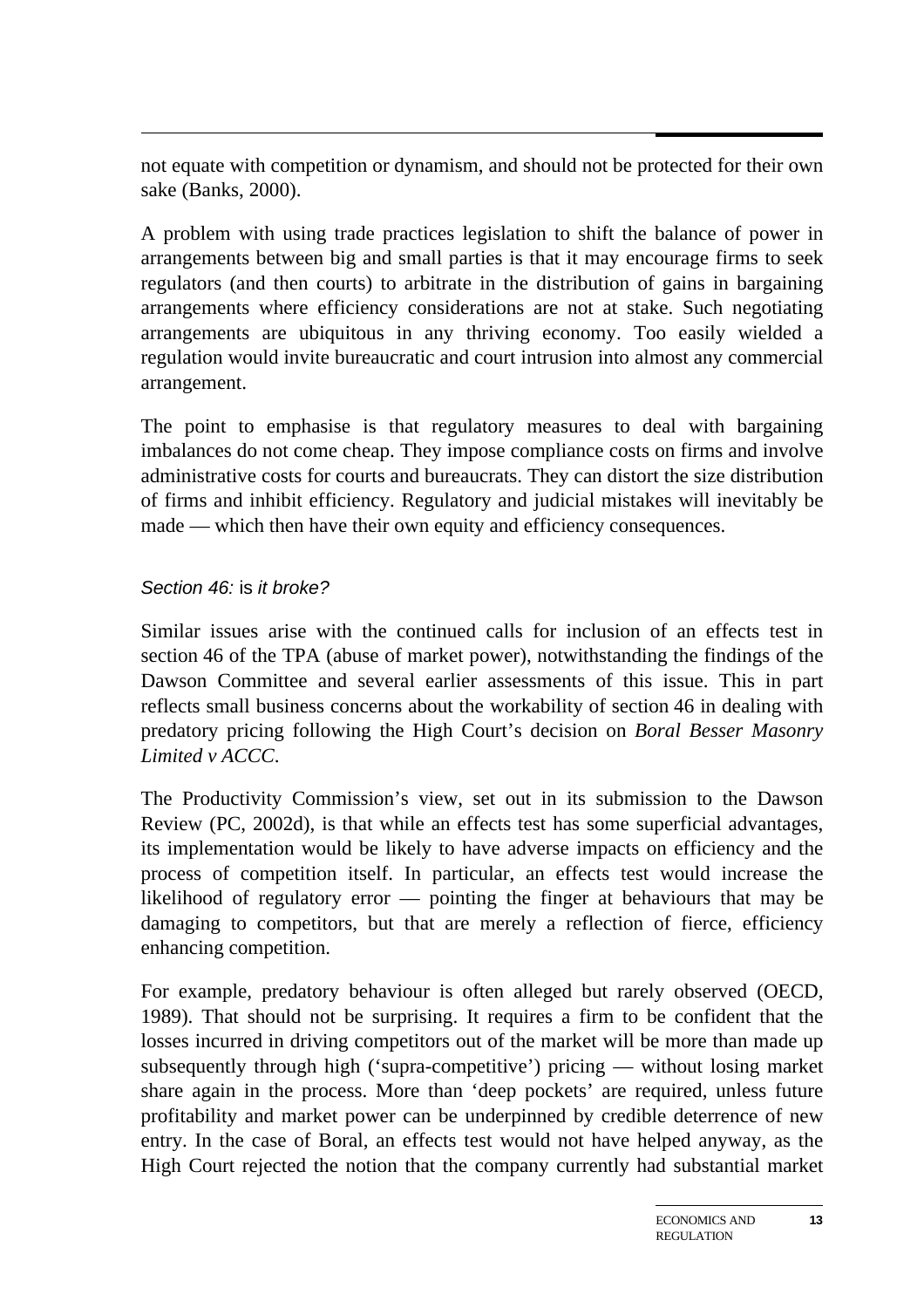power or that it would have recouped the losses sustained through price discounting (that is, that it would have sufficient *future* market power).

Other proposed statutory 'fixes' to section 46 in the light of the Boral case need also to be considered closely. There is a tendency to underplay the general effectiveness of the existing legislation and the evolving judicial approach to its interpretation. For example, while the ACCC (2003) rightly argues that the existence of substantial market power extends beyond markets characterised by monopoly or near monopoly, it is not apparent that the judicial interpretation of the existing statute suggests otherwise. Indeed, in the Boral case, the High Court appears to have made a sophisticated and nuanced assessment of market power that (legal verbosity aside) would do economists proud. They also usefully probed and applied the concept of recoupment of losses in assessing predation and have established an appropriate precedent on this concept for future cases.

The perils of distinguishing true predatory behaviour from beneficial rivalrous behaviour mean that the threshold for regulatory intervention *should* be high. The present requirement to show purpose (or *infer* it from observed market behaviour a feature of s46 that its critics often neglect to acknowledge) usefully constrains actions against behaviour that in most cases actually benefits consumers.

That does not mean that section 46, or the Act more generally, is necessarily without imperfections. For instance, a possible Achilles heel of the section, hinted at by Justice McHugh in his judgment and more fully by Edwards (2003), is that even had the recoupment test been met, a predatory pricing action could not be successfully pursued if the relevant party did not have substantial market power at the *time* of the alleged conduct. In the Boral case that was of no consequence, as it turned out, but it has thrown light on a potentially valid weakness that should be investigated.

# **Regulatory culture and capture**

There is clearly a need for regulators to have some discretion, to enable them to respond flexibly depending on contexts. But the greater the discretion that statutes allow, the more that regulatory decisions will require *judgment*, which will inevitably be influenced by the governance arrangements and incentives facing the regulator. This raises the prospect of regulatory bias and 'capture'.

Originally, capture was seen in relatively simplistic terms as a regulator getting 'too close' to the regulated. Regulators deal frequently with the firms that they oversee, and therefore may tend to reflect their patterns of thinking and viewpoints. (In rare, egregious cases, kickbacks or expectations of future employment might accentuate

**<sup>14</sup>** ECONOMICS AND REGULATION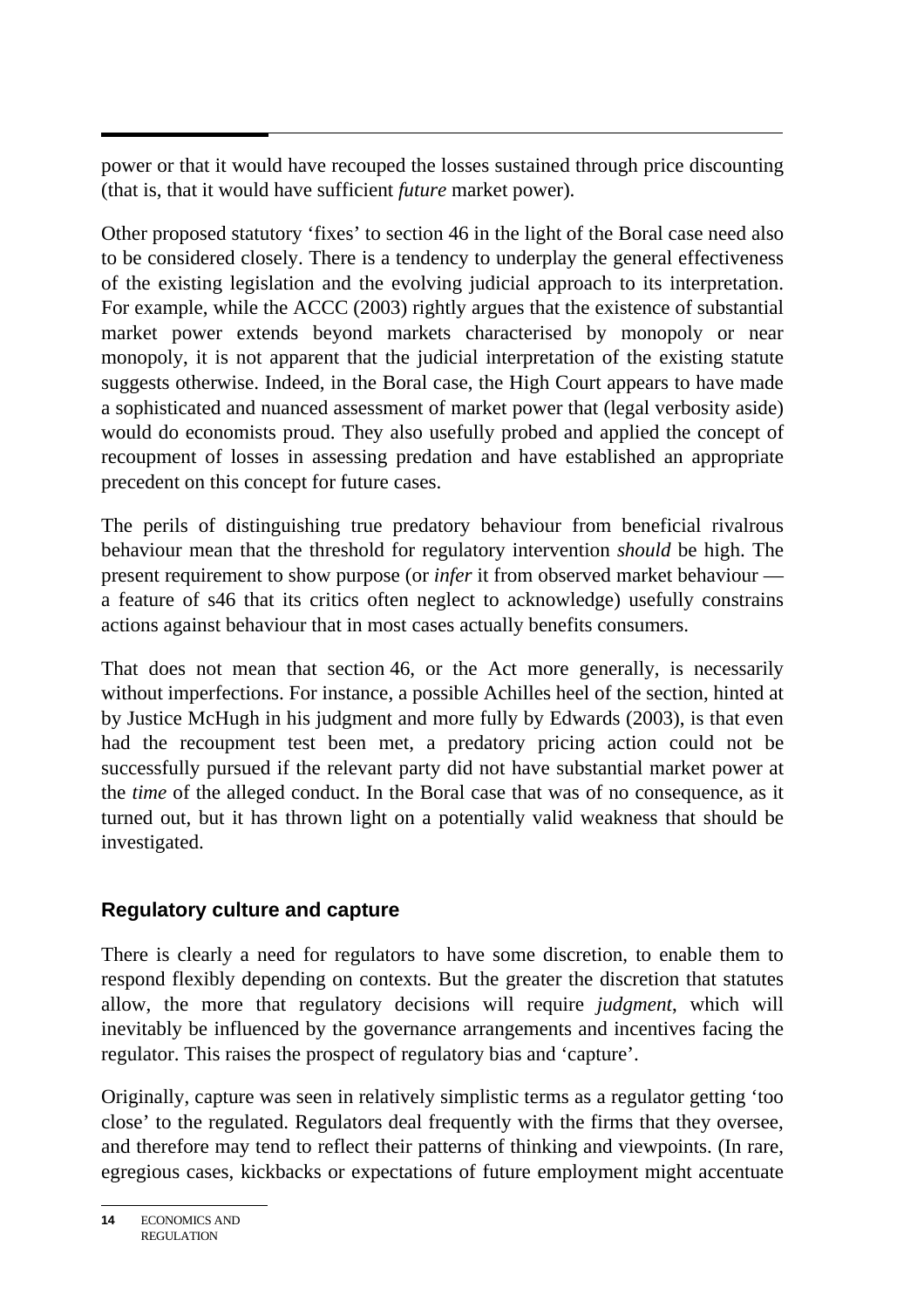their sympathies). It has been alleged at various stages that regulation and its implementation in many areas (land zoning, environmental protection, broadcasting regulations and safety regulations) has been influenced by the industries being regulated.

Economically self-interested regulatory capture of this blatant kind seems pretty rare today in Australia — especially given much better controls over the accountability, transparency and governance structures of regulatory authorities. But there are other forms of influence, which can distort decision-making.

- *Government.* A major concern of many participants in the Productivity Commission's inquiry into gambling, was that some of the agencies responsible for regulating gambling were not sufficiently independent of government and its budgetary imperatives — showing more concern for financial probity than issues of consumer protection (PC 1999). Even where governance arrangements involve statutory independence, governments may still exert some influence because they provide funding and over time can determine the functions and therefore the power of the regulator.
- *Populism.* Everyone likes their work to be valued and regulators are no exception. However what is 'popular' may not be what is right. Thus an action that is popularly perceived to be profiteering by a large firm may inappropriately be subject to regulatory control, even if objectively efficient (for example, rewarding a past risky investment). A possible example is the valuation of assets by State and Territory utility regulators. Considerable effort is expended by regulators in demanding that regulated firms value assets in a prescribed way as a basis for cost models. However, regulators are often unwilling to use the resulting estimates as a basis for price setting if they imply upward adjustment of prices. Accordingly, downward adjustments are made until acceptable prices are realised. The ratio of regulators' finally used asset valuations has been less than half that of the initial valuation made by regulators (PC 2002b, p. 49).
- *Technophiles*. Where regulators are required to endorse or develop standards, they can be captured by those who value technology or elegant technological solutions for their own sakes. The high-definition TV debacle may partly reflect such technological exuberance.
- *Risk aversion.* Regulators face risks with asymmetric returns. It is rare that a regulator will be found deficient for over-regulation, partly because the costs are not generally or immediately apparent, but will often face censure if a low adverse risk *is* realised (eg death of a child on play equipment).
- *Precedent*. Regulators may be constrained by past decisions in which they have vested their reputation, and which firms have relied upon for key business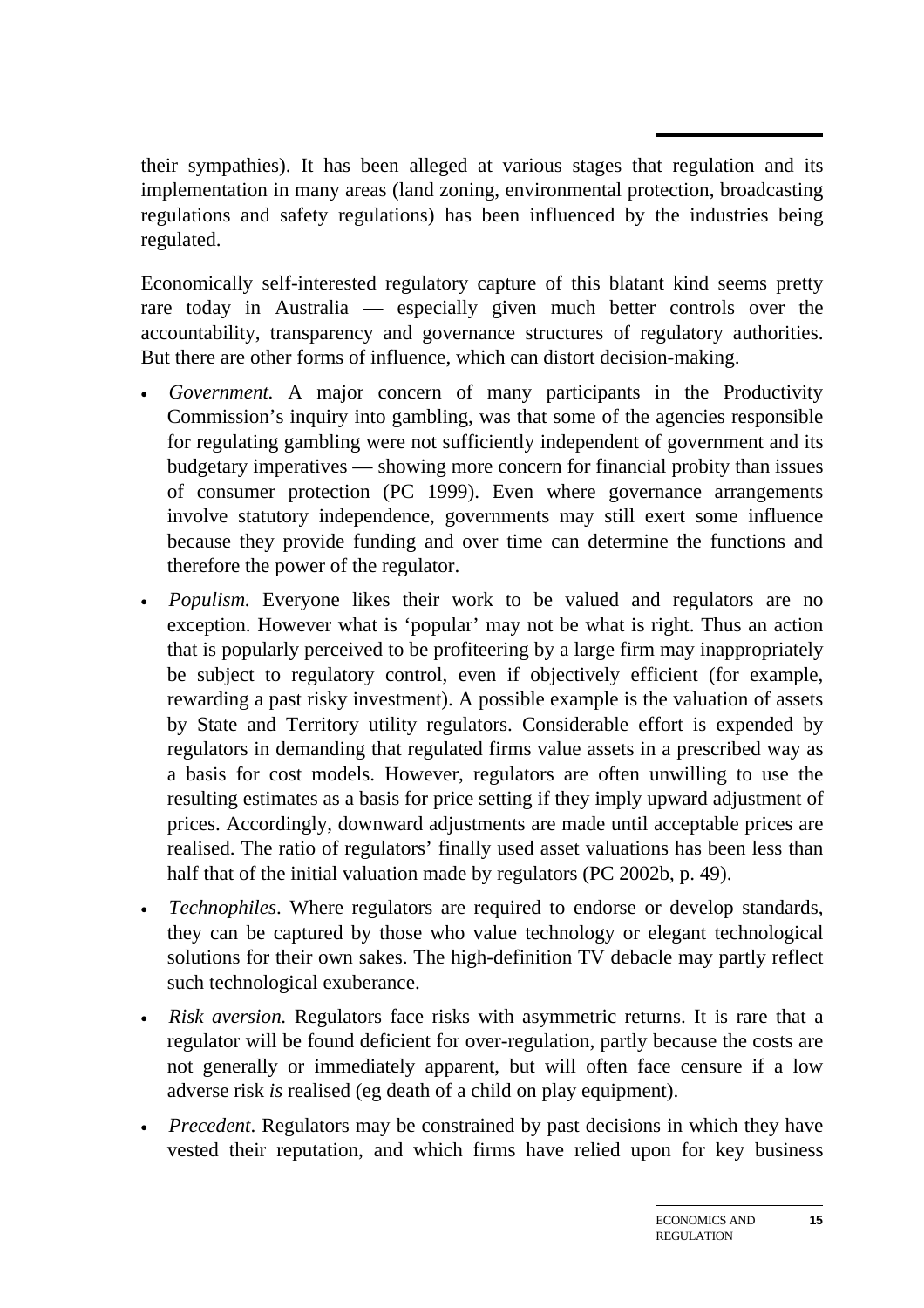decisions. This may be one impediment to more investment-friendly administration of competition rules in the infrastructure area (PC, 2001b).

Even without such constraints and influences, regulators face a daunting task. It is expected that they should be SNARs — sensitive new age regulators — generally avoiding mistakes, being fair, informed, transparent, consultative, balancing interests, speedy, responsive and sensitive. When technology and market demands are changing rapidly — which is increasingly the case — the informational and decision-making difficulties for regulators multiply. The reality is that it is impossible to meet all of these imperatives simultaneously. Any expectation of zero regulatory error is naive and indeed dangerous. Administrative fallibility has some important implications. Fallibility needs to be taken into account when assessing the costs and benefits of regulations, especially where symmetric errors have asymmetric welfare effects; and when a regulatory mistake does occur it does not necessarily signal a need for further regulations or increased powers.

# **So what is 'good' regulation?**

Defining what is good regulation is a starting point for doing better. To qualify, regulation needs to exhibit several characteristics (ORR 1998).

- *It must actually do good.* It must have a sound rationale and be shown to bring a *net* benefit to society, requiring costs as well as benefits to be brought into account.
- *It must be better* than any alternative regulation or policy tool. It is not enough to compare a regulation to a counterfactual of no regulation, but to compare outcomes across all feasible policy alternatives.
- *It must be robust to errors* in the assumptions underlying it. While portrayed as a dull bureaucratic process, many regulations could be more aptly likened to risky experiments. The regulatory appraisal process should take explicit account of the likely outcomes if the regulator turns out to be wrong about aspects of the effects of the regulation. Certain errors may completely overturn the gains from regulations and knowledge of these may make it sensible to re-design the regulation or, in some cases, not to proceed at all.
- *It should contain the seeds of its own destruction.* Good regulations should not presume their own immortality, but allow for ongoing appraisal of their risks and continued effectiveness. If a regulation endures, that should be because it continues to pass stringent tests.
- *It should state (ex ante) what it is going to do* and, as far as possible, establish verifiable performance criteria. This tests a regulation for precision and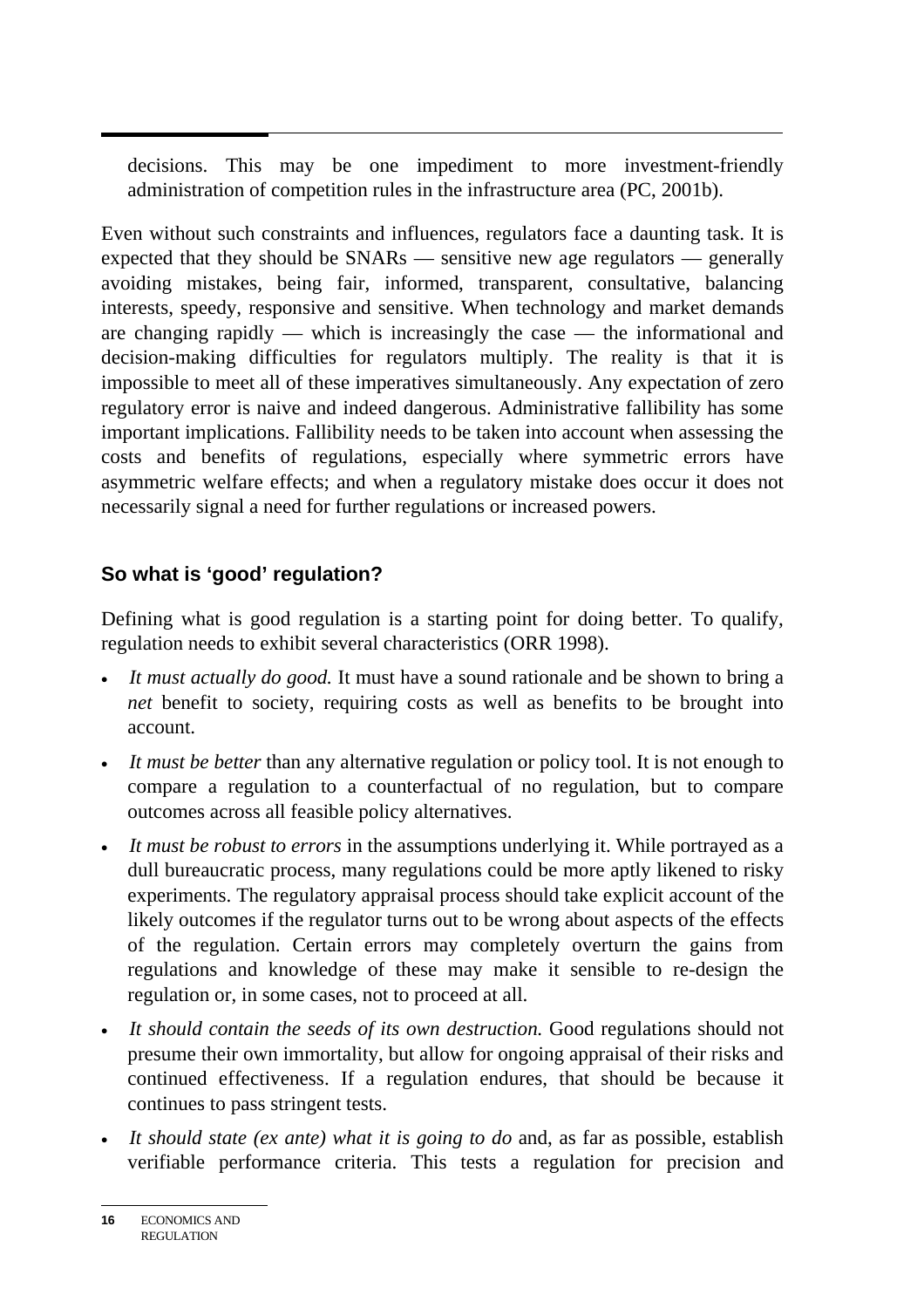relevance, and provides a basis for assessment of ex post effectiveness. If a new safety standard is approved for small boat safety, how many drownings and accidents is it expected to avoid? If speed cameras are deployed for reducing accidents do they do so and by how much?

- *It should be clear and concise*. It should also be communicated effectively and be readily accessible to those affected by it. Not only should people be able to find out what regulations apply to them, the regulations themselves must be capable of being readily understood.
- *It should be consistent* with other laws, agreements and international obligations. Inconsistency can create division, confusion and waste.
- *It must be enforceable*. But it should embody incentives or disciplines no greater than are needed for reasonable enforcement, and involve adequate resources for the purpose.
- Finally, it needs to be *administered by accountable bodies* in a fair and consistent manner. Governance arrangements for regulators are clearly a big topic in their own right and currently under review at the Commonwealth level. Apart from the nature of reporting responsibilities (to a Minister or the Parliament) and the scope for judicial or administrative review, important features of good governance include clear statutory guidance, transparency of both process and judgement, and public accessibility.

# **Working** *with* **the market**

A major failing in past regulatory approaches was the assumption that if there was a market failure, then the appropriate mechanism for dealing with it was a non-market approach, typically 'command and control' approaches that were often highly prescriptive. The generally acknowledged goal now is to achieve the desired regulatory outcomes at least cost. This has facilitated a wider array of regulatory approaches, including recognition of the flexibility and information-richness of market-based mechanisms.

Market-based regulations can take various forms:

- incentive-compatible mechanisms (such as taxes, competitive tendering and emissions trading);
- mandatory information disclosure, with the threat of more heavy handed regulation and public disapproval (as in prices monitoring of Sydney Airport or hazardous waste disclosure in the United States); and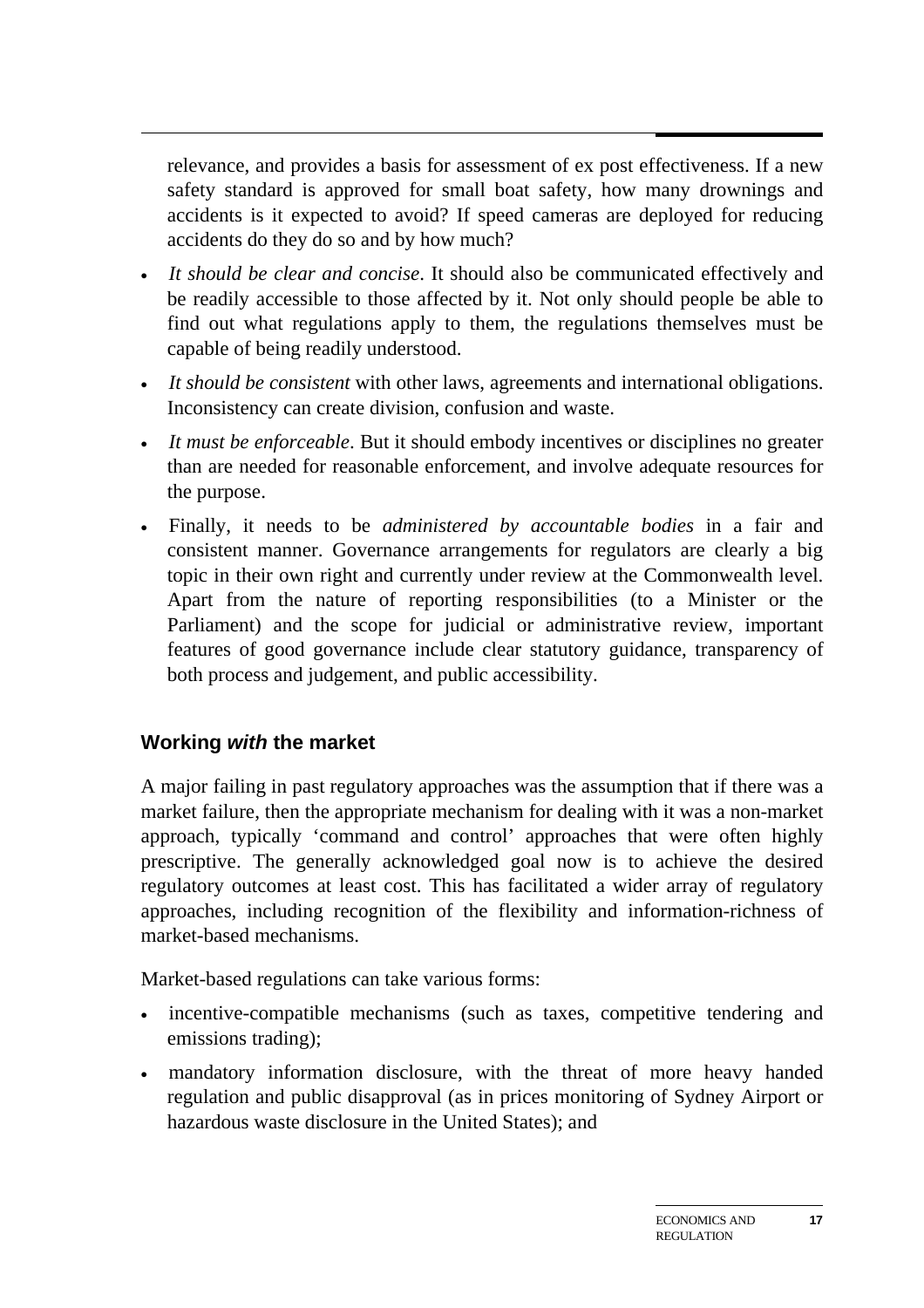• self-regulation, where an industry must devise a workable regulatory approach to achieve accepted performance standards, with minimal prescription by regulators.

### *Economic incentives*

Markets offer the potential for achieving regulatory objectives more efficiently than prescriptive regulations. For example, it is possible to make a reduction in some undesirable outcome or 'bad' (eg pollution) a market good in itself, bringing to bear the inventiveness and cost consciousness that characterises market competition. Regulations of this kind:

- can allow for the fact that the costs and benefits of regulation vary across firms, as well as over time. For example, discharge trading allows firms that are less efficient at lowering discharges to buy discharge rights from firms that are more efficient;
- allow firms the freedom to determine what technology is used to achieve a given performance standard or target; and, as a result,
- are informationally efficient, not requiring the regulator to know a lot about the technologies or costs of regulated firms. A well designed market creates incentives for individual firms to act on the information they have.

There is a plethora of economic instruments that are being trialed, particularly in the environmental area. For example, governments have begun to create markets for the environment by defining a new property right that is linked to the desired ecosystem service and can be exchanged for reward. Australian examples are the use of tradeable emission permits to limit saline discharges into rivers, and a trial of competitive tendering as a cost-effective way of encouraging landholders to supply conservation of biodiversity on private land for profit (the Victorian Government's BushTender trial — see PC, 2002c).

Overall, carefully designed and prudently applied economic instruments offer great promise of achieving better regulatory outcomes at lower cost. As with other new forms of regulation, however, it is sensible to adopt incremental reforms and undertake small scale pilots before their widespread application.

#### *Self- and co-regulation*

Self-regulation has the virtue of allowing much greater freedom by an industry about the 'whats and hows' of regulation, including dispute resolution. It economises on administration costs to government and utilises specialist industry

**<sup>18</sup>** ECONOMICS AND REGULATION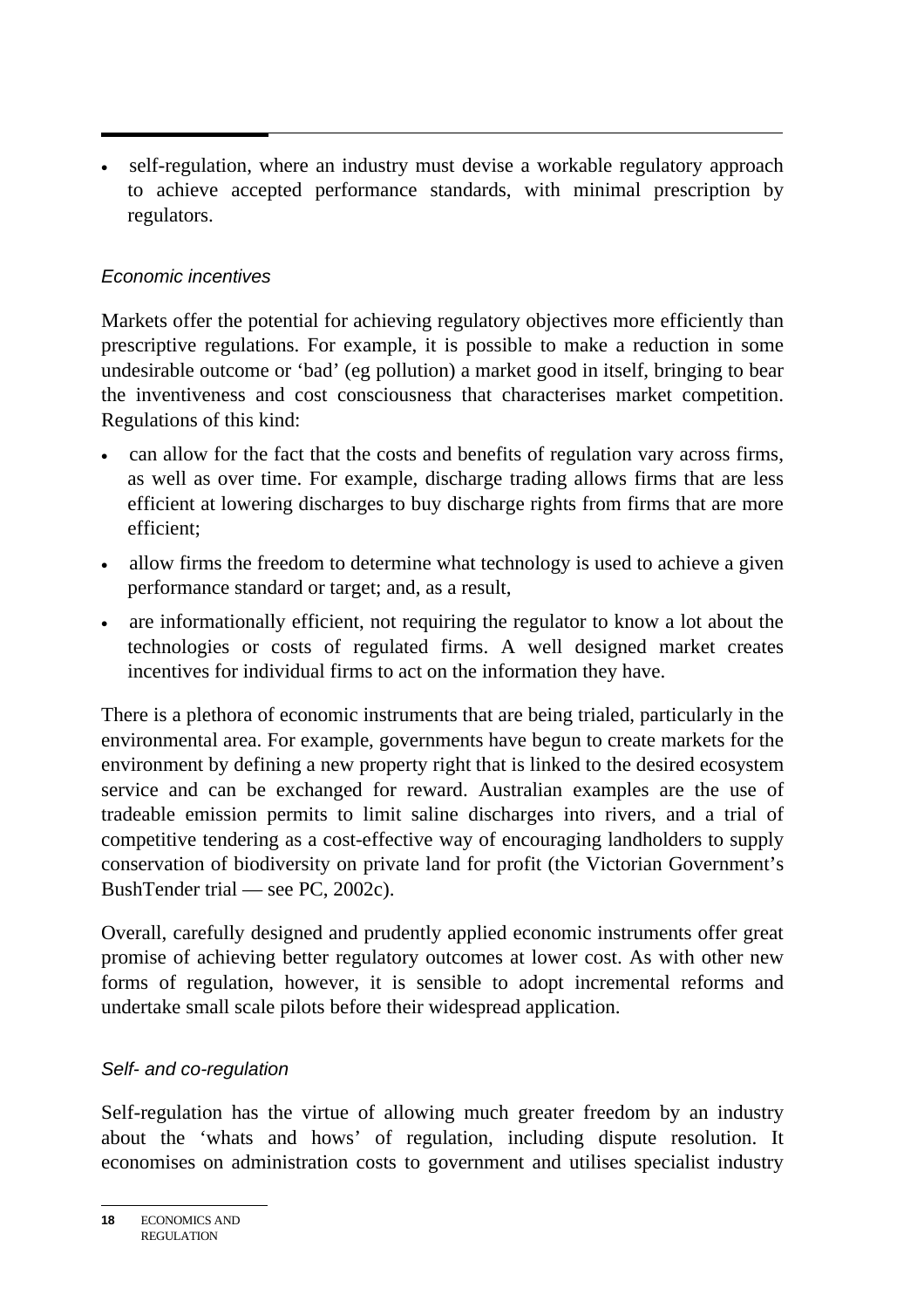$\overline{a}$ information more efficiently than command and control type rules. Self-regulation is used widely (advertising, real estate, financial services, telecommunications, many professions, and funeral directors). It is not appropriate if compliance with performance standards cannot be readily verified, or if penalties are too weak relative to the costs of poor performance, or dispute resolution poor (ORR, 1997). But where these criteria are met, self-regulation can be a cost-effective alternative to government intervention.

Some apparent self-regulation is actually *co*-regulation, in that government still acts as a monitor and enforcer of some transparent performance criteria. For example, an industry code can be prescribed under the TPA, making the code law and creating the potential for damages, court orders and injunctions as remedies for breaches (the Franchising Code of Conduct is an example). Most recently, the ACCC has developed a complementary and light-handed role for self-regulation in consumer issues, which invokes less severe penalties than those obtainable through section 51AD of the TPA (which, in any case, has hardly been applied). This certification strategy is an innovative initiative with the potential to avoid more heavy-handed regulations and yet achieve good outcomes for consumers. Clearly, as for other forms of regulation, it will need to be evaluated for effectiveness over time.

# **Good process is fundamental**

Many of the conceptual and practical underpinnings for better regulation are now established. But that is not enough. Bad regulation is tenacious because the governance arrangements for regulation-making are still far from perfect.

The adoption of more stringent ex ante assessment processes by regulators, together with independent verification of their use, can make a significant difference — as in the Regulatory Impact Statements required at the Commonwealth level and overseen by the Office of Regulation Review (ORR 1998). Improved transparency and independent assessment can also help provide greater discipline on regulationmaking.

The fact of regulatory fallibility suggests that there should be appropriate checks and balances (including merit reviews) and clear statutory guidance for regulators. Regulators also need to consult much more widely about the potential effects of regulations (particularly compliance costs) and ensure that regulations are regularly tested for continued relevance and cost-effectiveness.

Regulatory norms also need confronting. If nothing else, the risks and failures associated with the regulatory endeavour, of which I have only mentioned a few —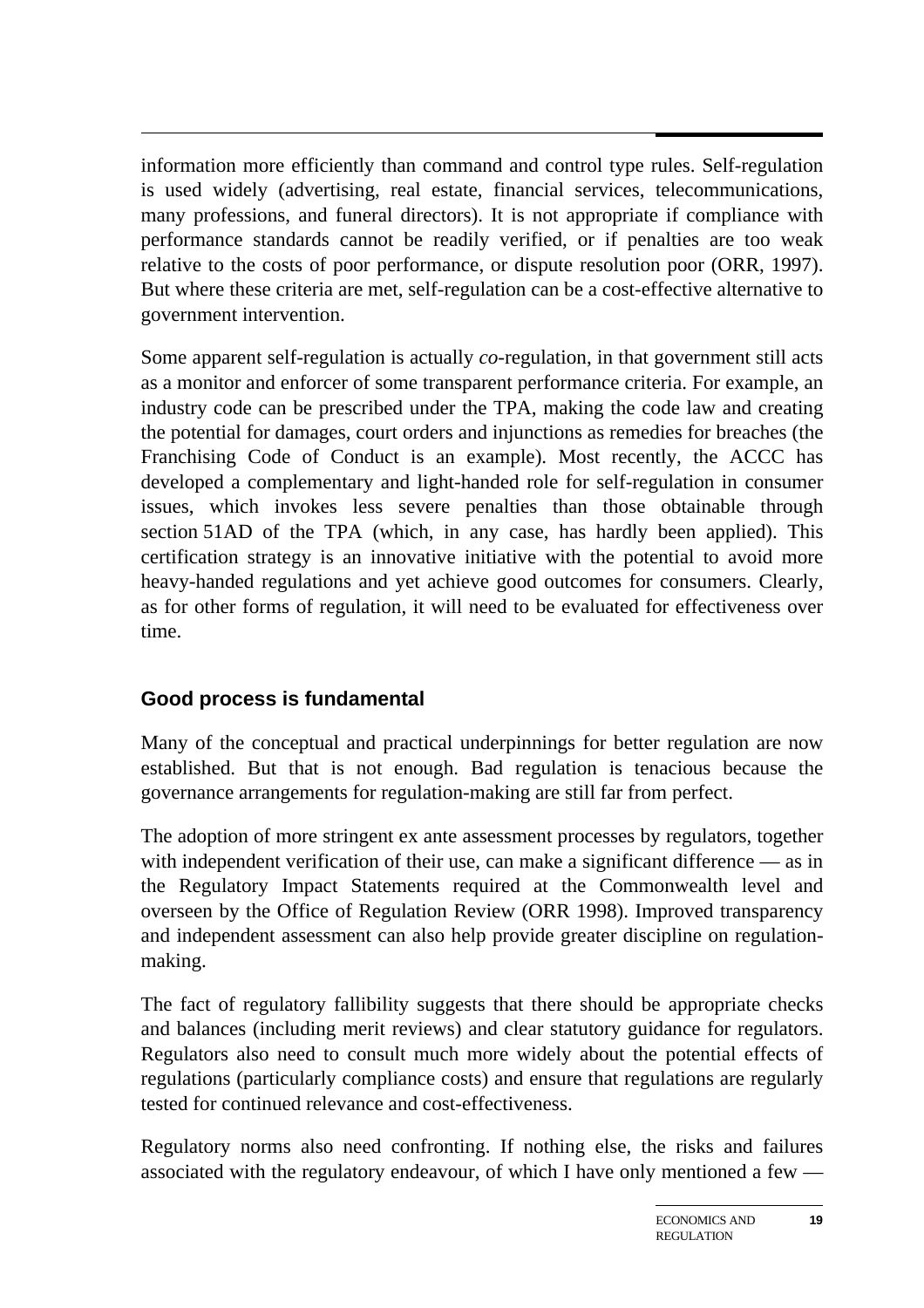should cool the ardour of those for whom every problem has an apparent regulatory fix. Regulatory forbearance is likely to be an appropriate stance in situations in which market outcomes are only a little bit imperfect.

#### **References**

- Australian Competition and Consumer Commission 2003, Submission to the Senate Economics References Committee Inquiry into the Effectiveness of the *Trade Practices Act 1974* in Protecting Small Business.
- Banks, G., 2000, *Competition: the best price regulator*, Address to the Committee for the Economic Development of Australia (CEDA), Perth, 21 November 2000.
	- \_\_\_\_\_ 2001, *Challenges for Australia in Regulatory Reform*, International Conference on Regulation Reform Management and Scrutiny of Legislation (Parliament of NSW), Sydney, 10 July 2001.

\_\_\_\_\_ 2003, *Reducing the Business Costs of Regulation*, Presentation to the Small Business Coalition, Canberra, 20 March 2003.

- BIE (Bureau of Industry Economics) 1985, *Retail Pharmacy in Australia an Economic Appraisal*, Research Report 17, AGPS, Canberra.
- Boudreaux, D. and DiLorenzo, T. 1993, 'The Protectionist Roots of Antitrust', *Review of Austrian Economics*, 6(2), 81–96.
- Coonan, H. Senator, 2001, *Proceedings of the International Conference on Regulation Reform Management and Scrutiny of Legislation*, Parliament House, Sydney, 9-13 July 2001, Report no. 19/52, September.
- Corkery, J. and Bentley, D. 2001, 'Too Many Words', *Revenue Law Journal*, vol 11, accessed from http://www.bond.edu.au/law/rlj/vol11/editorial.doc.
- de Jersey, P., The Hon. (Chief Justice) 2002, Update on Case Law Developments, Banking and Financial Services Law Association Annual Conference, 7 June 2002.
- Edwards, G. 2003, The Hole in the Section 46 Net: The Boral Case, Recoupment Analysis, the Problem of Predation and What to do About it', *Australian Business Law Review* 31(3).
- Hahn, R. 1997, The Economics of Airline Safety and Security: An Analysis of the White House Commission's Recommendations, March, accessed on 25 August 2003 from http://www.aei.org/news/filter.,newsID.17089/news\_detail.asp.
- Hayne, K.M., The Hon. Hopkins, T.D. 1996, 'Regulatory Costs in Profile', Policy Study No. 132, Center for the Study of American Business, August.

Kobetsky, M. and Dirkis, M. 1997, *Income Tax*, Federation Press.